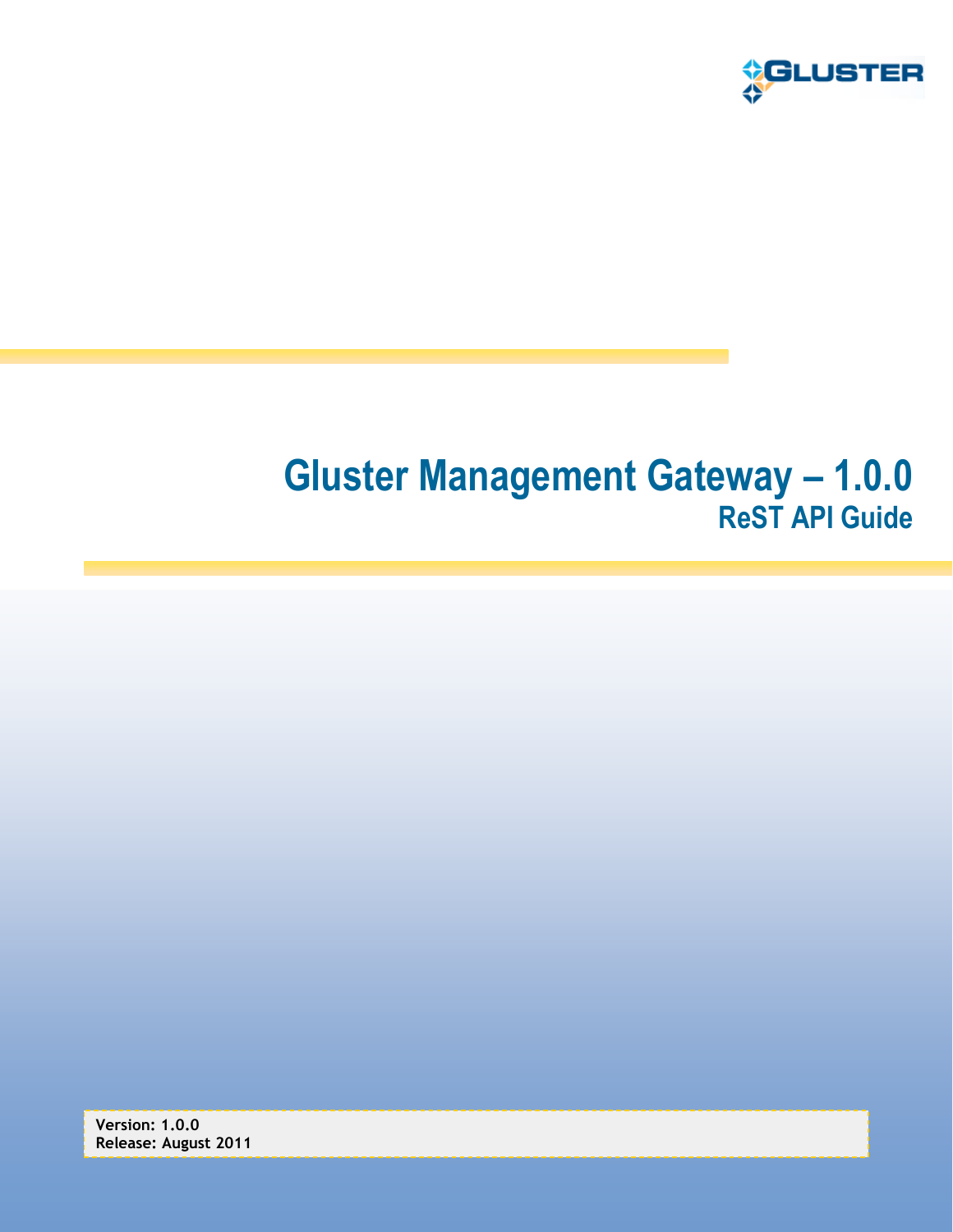

# **Table of Contents**

| 1. |      |  |  |
|----|------|--|--|
|    | 1.1. |  |  |
|    | 1.2. |  |  |
|    | 1.3. |  |  |
|    | 1.4. |  |  |
|    | 1.5. |  |  |
| 2. |      |  |  |
|    | 2.1. |  |  |
|    | 2.2. |  |  |
|    | 2.3. |  |  |
|    | 2.4. |  |  |
|    | 2.5. |  |  |
|    | 2.6. |  |  |
|    | 2.7. |  |  |
|    | 2.8. |  |  |
| 3. |      |  |  |
| 4. |      |  |  |
| 5. |      |  |  |
|    | 5.1. |  |  |
| 6. |      |  |  |
|    | 6.1. |  |  |
|    | 6.2. |  |  |
|    | 6.3. |  |  |
|    | 6.4. |  |  |
| 7. |      |  |  |
|    |      |  |  |
|    | 7.2. |  |  |
|    | 7.3. |  |  |
|    | 7.4. |  |  |
|    | 7.5. |  |  |
|    | 7.6. |  |  |
|    | 7.7. |  |  |
| 8. |      |  |  |
|    | 8.1. |  |  |
|    | 8.2. |  |  |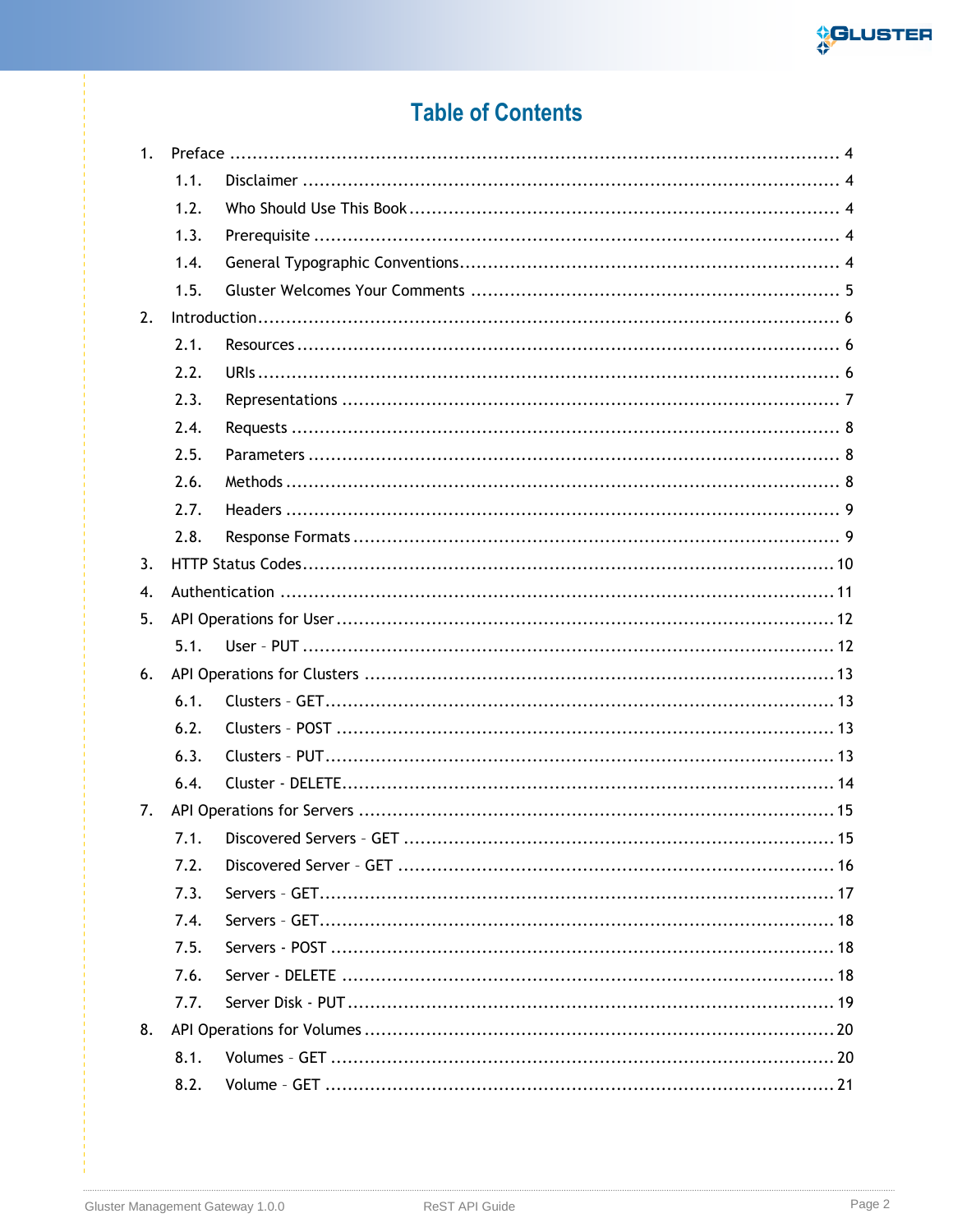

|     | 8.3. |  |
|-----|------|--|
|     | 8.4. |  |
|     | 8.5. |  |
|     | 8.6. |  |
|     | 8.7. |  |
|     | 8.8. |  |
|     | 8.9. |  |
|     |      |  |
| 9.  |      |  |
|     | 9.1. |  |
|     | 9.2. |  |
|     | 9.3. |  |
| 10. |      |  |
|     |      |  |
|     | 10.2 |  |
|     |      |  |
|     |      |  |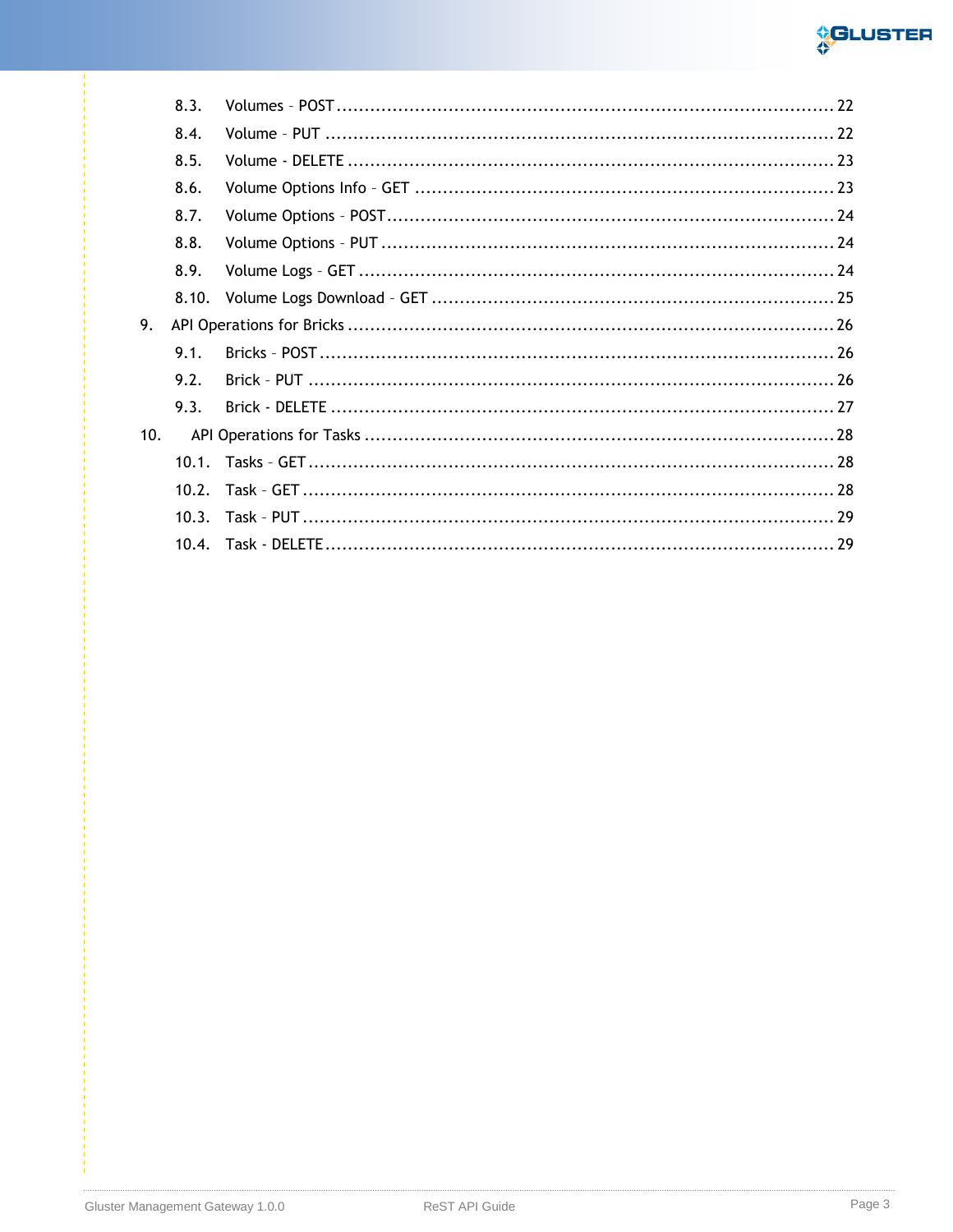

# <span id="page-3-0"></span>**1.Preface**

Gluster Management Gateway provides simple and powerful ReST APIs for managing your Gluster Storage Cluster. It also hosts the Gluster Management Console binaries, which can be run from a browser using the Java Webstart. Gluster Management Console uses the ReST APIs for performing the administrative tasks on the Gluster Storage Cluster.

GlusterFS is an open source, distributed file system capable of scaling to several petabytes and handling thousands of clients. GlusterFS clusters together storage building blocks over Infiniband RDMA or TCP/IP interconnect, aggregating disk and memory resources and managing data in a single global namespace. GlusterFS is based on a stackable user space design and can deliver exceptional performance for diverse workloads.

This document describes the ReST API for Gluster Management Gateway which is a component of Gluster Management Console. The Gluster Management Console offers an advanced, GUI-based interface that you can use to centrally manage your storage cluster.

# <span id="page-3-1"></span>1.1. Disclaimer

Gluster, Inc. has designated English as the official language for all of its product documentation and other documentation, as well as all our customer communications. All documentation prepared or delivered by Gluster will be written, interpreted and applied in English, and English is the official and controlling language for all our documents, agreements, instruments, notices, disclosures and communications, in any form, electronic or otherwise (collectively, the "Gluster Documents").

Any customer, vendor, partner or other party who requires a translation of any of the Gluster Documents is responsible for preparing or obtaining such translation, including associated costs. However, regardless of any such translation, the English language version of any of the Gluster Documents prepared or delivered by Gluster shall control for any interpretation, enforcement, application or resolution.

# <span id="page-3-2"></span>1.2. Who Should Use This Book

This guide is intended to assist software developers who want to develop applications using Gluster Filesystem. It fully documents the ReST application programming interface (API) that allows developers to interact with their cloud storage environment.

## <span id="page-3-3"></span>1.3. Prerequisite

This document assumes that you are familiar with the Linux operating system, concepts of File System, GlusterFS concepts, ReST web services, and HTTP/1.1.

# <span id="page-3-4"></span>1.4. General Typographic Conventions

The following table lists the formatting conventions that are used in this guide to make it easier for you to recognize and use specific types of information.

| <b>Convention</b>   | Description                   | <b>Example</b>               |
|---------------------|-------------------------------|------------------------------|
| Courier <b>Text</b> | Commands formatted as courier | gluster volume start volname |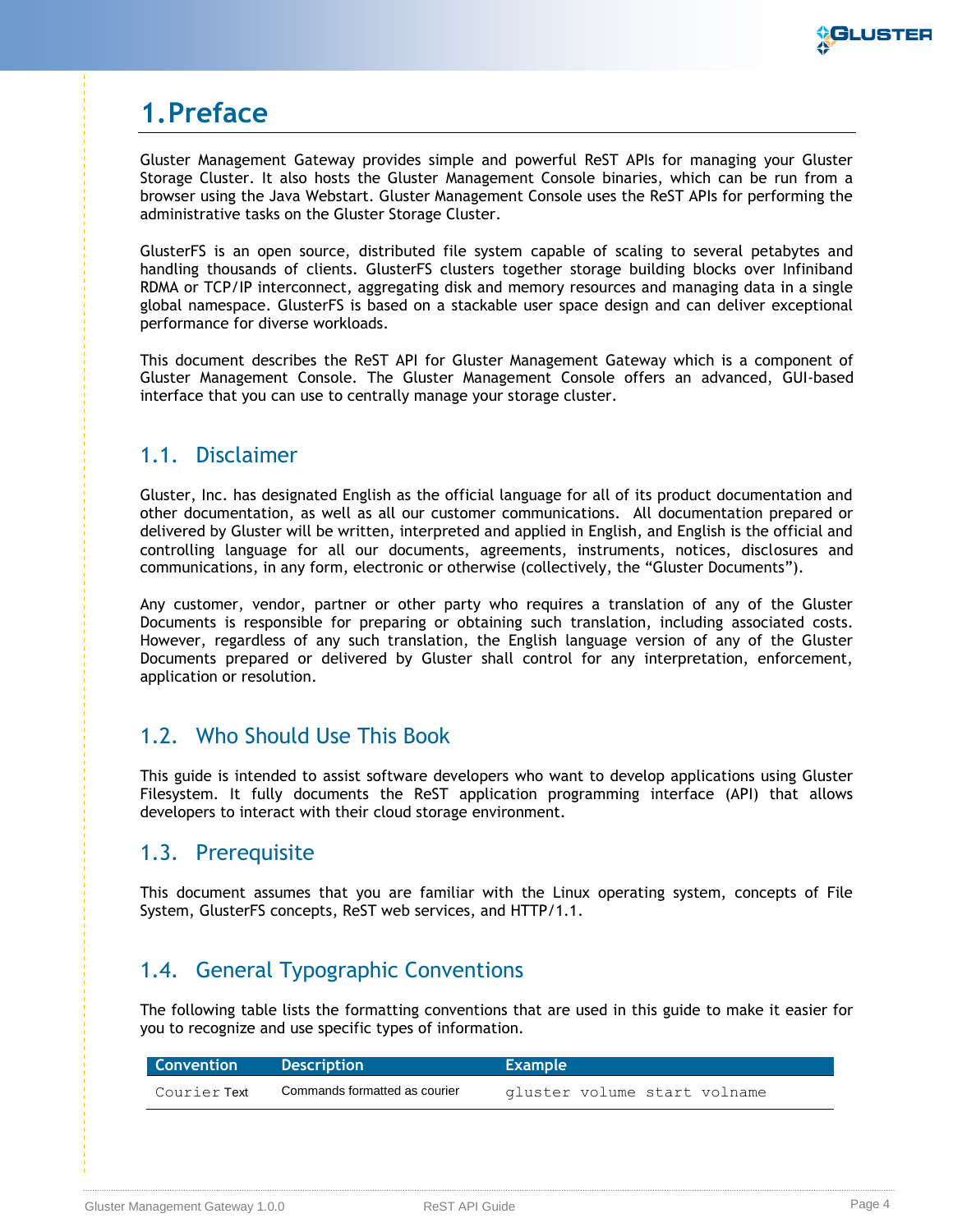

| <b>Convention</b>      | <b>Description</b>                                                                                                        | <b>Example</b>                                   |
|------------------------|---------------------------------------------------------------------------------------------------------------------------|--------------------------------------------------|
|                        | indicate shell commands.                                                                                                  |                                                  |
| <b>Italicized Text</b> | Within a command, italicized text<br>represents variables, which must be<br>substituted with specific values.             | gluster volume start volname                     |
| Square Brackets        | Within a command, optional<br>parameters are shown in square<br>brackets.                                                 | gluster volume start volname<br>[force]          |
| <b>Curly Brackets</b>  | Within a command, alternative<br>parameters are grouped within curly<br>brackets and separated by the<br>vertical OR bar. | gluster volume { start   stop   delete } volname |

# <span id="page-4-0"></span>1.5. Gluster Welcomes Your Comments

Gluster welcomes your comments and suggestions on the quality and usefulness of its documentation. If you find any errors or have any other suggestions, write to us at [docfeedback@gluster.com](mailto:docfeedback@gluster.com) for clarification by providing the chapter, section, and page number, if available.

Gluster offers a range of resources related to Gluster software:

- > Discuss technical problems and solutions on the Discussion Forum [\(http://community.gluster.org\)](http://community.gluster.org/)
- $\triangleright$  Get hands-on step-by-step tutorials [\(http://www.gluster.com/community/documentation/index.php/Main\\_Page\)](http://www.gluster.com/community/documentation/index.php/Main_Page)
- P Reach Support [\(http://www.gluster.com/services/\)](http://www.gluster.com/services/)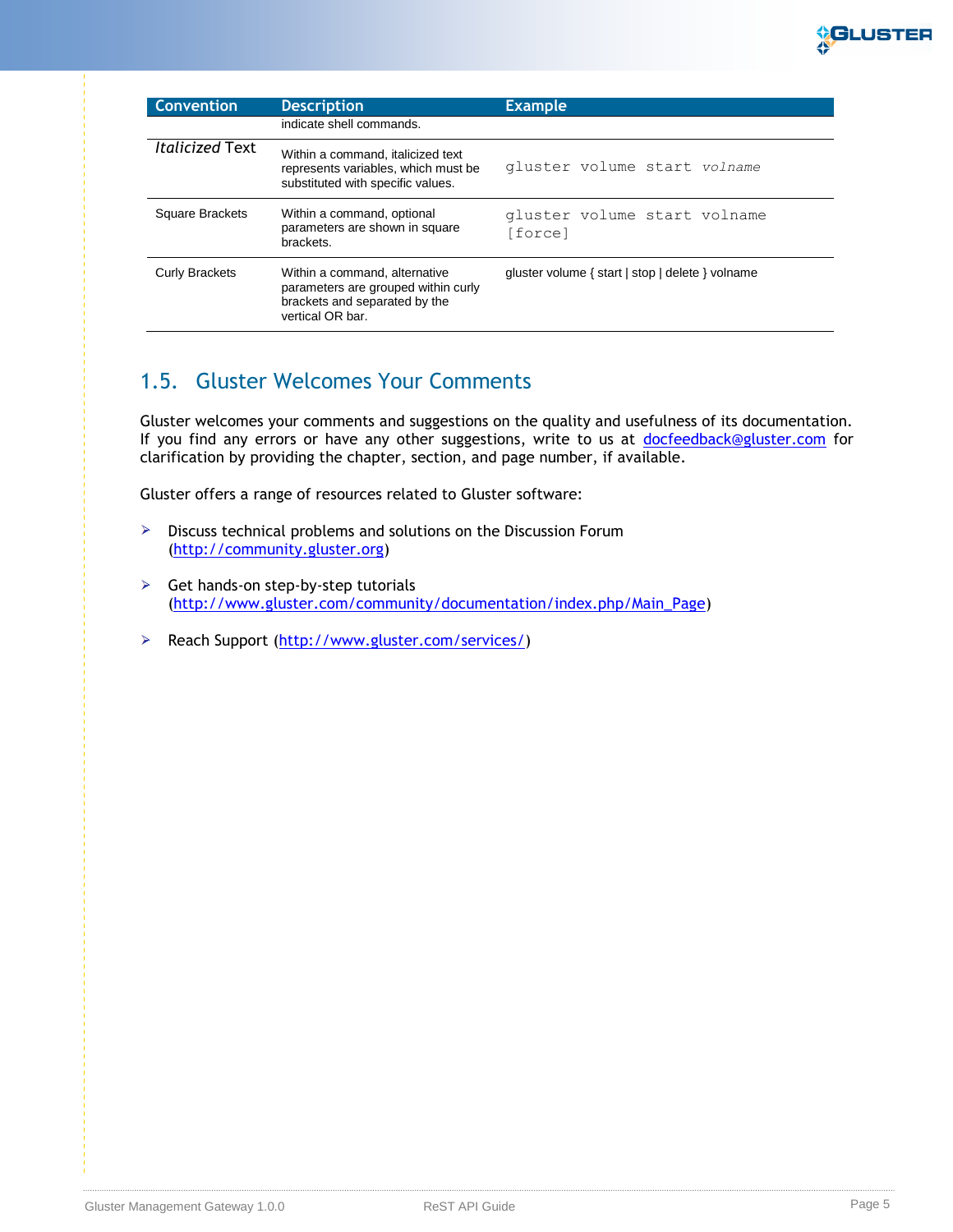

# <span id="page-5-0"></span>**2.Introduction**

Gluster Management Console provides a Representational State Transfer (ReST) Application Programming Interface (API). The API provides software developers and system administrators with control over their GlusterFS environment outside of the standard web interface. The ReST API is useful for developers and administrators who aim to integrate the functionality of GlusterFS with custom scripts or client-side applications that are able to send Hypertext Transfer Protocol (HTTP) requests and interpret responses. The benefit of the ReST API is that it is cross-platform and any system that accesses HTTP fulfils the basic requirements to access the ReST API.

This guide acts as a reference to Gluster Management Gateway ReST API. Explaining Gluster Management Gateway ReST API requires an examination of ReST architectural style and ReSTful web services in the context of a virtualized cloud environments. The API supports XML and JSON. The following sections provide an overview of ReST architecture and explanations of the key ReST terms.

**NOTE:** The Gluster Management Gateway works on SSL certificate. The product is shipped with a signed SSL certificate. Users must procure their own certificate and install it.

- $\blacktriangleright$ **[Resources](#page-5-1)**
- ⋗ [URIs](#page-5-2)
- ⋗ **[Representations](#page-6-0)**
- ⋗ [Requests](#page-7-0)
- **[Methods](#page-7-1)**
- ⋗ **[Headers](#page-8-0)**
- [Response Formats](#page-8-1) ⋗

### <span id="page-5-1"></span>2.1. Resources

A ReST API focuses primarily on **resources** of a specific service. A resource is a key abstraction of information and in the context of virtualization represents an individual component, capability or data set in the virtualized cloud infrastructure.

## <span id="page-5-2"></span>2.2. URIs

A user performs a request on any part of the API model to control the virtualization environment. For example, access to all resources in a collection requires only a request to the collection itself. Access to a specific resource requires a request to the resource within the context of its collection. An API user targets these requests to a specific location called a **Uniform Resource Identifier (URI)**.

The ReST API combines our virtualization model with the use of HTTP to construct a series of **Uniform Resource Identifiers (URIs)** for collections and resources. This means an API user accesses collections and resources in a manner similar to loading a webpage on the internet.

For example, an API user accesses a collection group called clusters from a ReST API installed at www.example.com with the following URI:

*http://www.example.com/glustermg/1.0.0/clusters*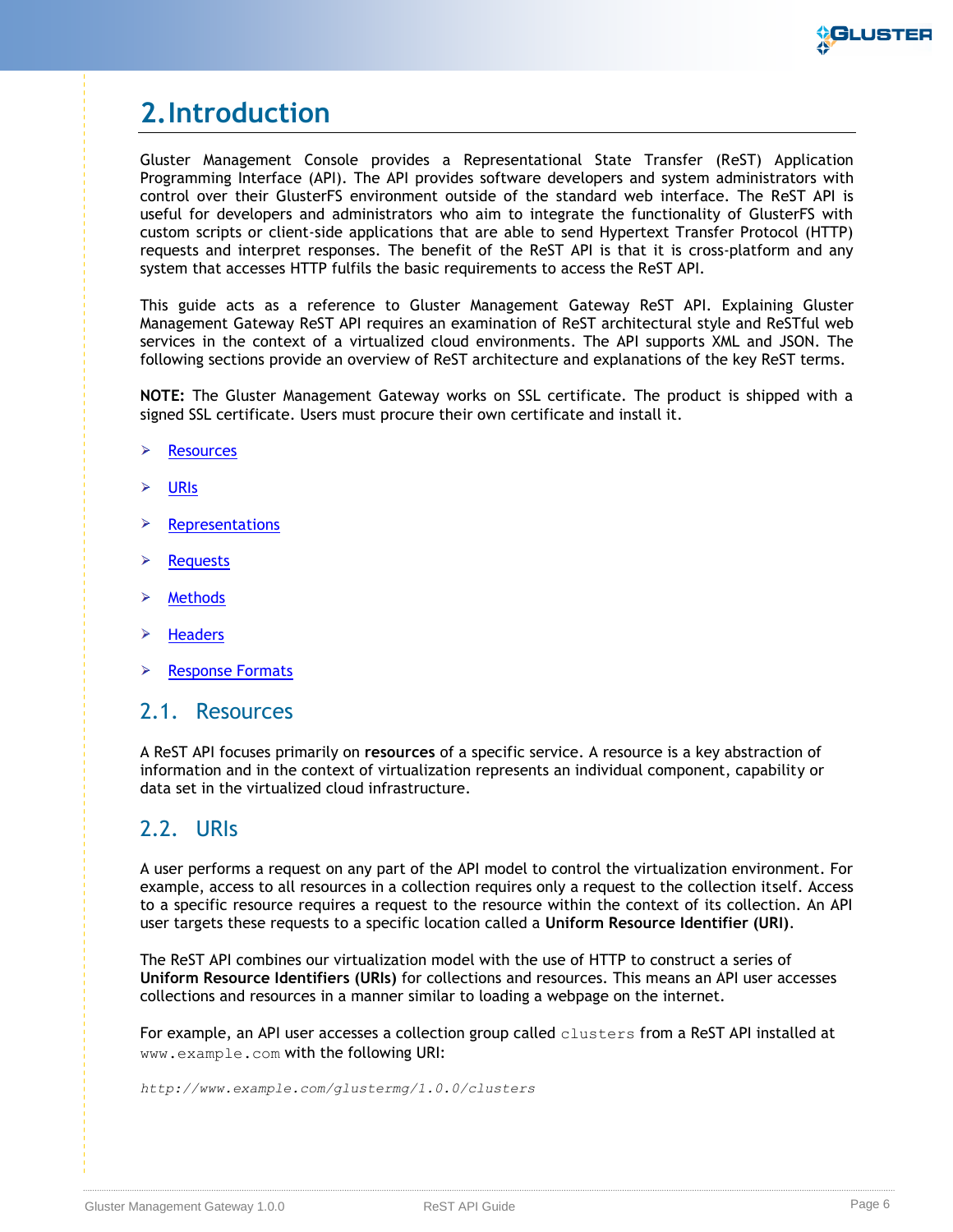

Access to a resource called *mycluster* within clusters requires the following URI:

<span id="page-6-0"></span>*http://www.example.com/glustermg/1.0.0/clusters/mycluster*

## 2.3. Representations

Access to a resource URI in a ReSTful web service does not mean direct access to the resource itself but to an abstraction of the resource. This abstraction is called a representation. The API constructs representations using XML and JSON formats but this documentation focuses primarily on XML representations.

When working with a specific resource, the API constructs a representation using elements. When an API user accesses the following URL:

*[http://www.example.com/glustermg/1.0.0/clusters/mycluster/volumes/myvolume](http://www.example.com/glustermg/1.0/clusters/mycluster/volumes/myvolume)*, an XML resource representation structures elements in the following way:

*<volume>*

```
 <name>myvolume</name>
   <volumeType>DISTRIBUTED_MIRROR</volumeType>
  <transportType>ETHERNET</transportType>
   <status>ONLINE</status>
 ...
```

```
</volume>
```
A virtual machine resource contains elements such as machine type, operational status, and memory in bytes, CPUs and creation time. These elements form a basic XML structure for a virtual machine resource representation:

```
<server>
          <name>glusterserver1</name>
          <uuid>uuid</uuid>
          <status>ONLINE</Status>
          <NumOfCPUs>4</numOfCPUs>
          <cpuUsage>72.63</cpuUsage>
          <totalMemory>8192.00</totalMemory>
          <memoryInUse>1384.92</memoryInUse>
    <networkInterfaces>
            <networkInterface>
                <name>eth0</name>
                 <hwAddr>0a:00:27:00:00:00</ hwAddr>
                <speed>speed</speed>
                 <model>ETHERNET</model>
                 <ipAddress>192.168.1.123</ipAdress>
                 <netMask>255.255.255.0</netmask>
                 <defaultGateway>192.168.1.1</ defaultGateway>
          </networkInterface>
   </networkInterfaces>
          <disks>
                 <disk>
                    <name>sdb</name>
                    <description>ATA ST9320423AS</description>
                    <uuid>06da4fde-01fe-4c7a-9918-80dc86695fea</uuid>
                    <status>INITIALIZED</status>
                    <type>DATA</type>
                    <interface>pci</interface>
                    <fsType>ext3</fsType>
                    <mountPoint>/export/sdb</mountPoint>
                    <space>2097152.00</space>
                    <spaceInUse>281617.72</spaceInUse>
                    </disk>
```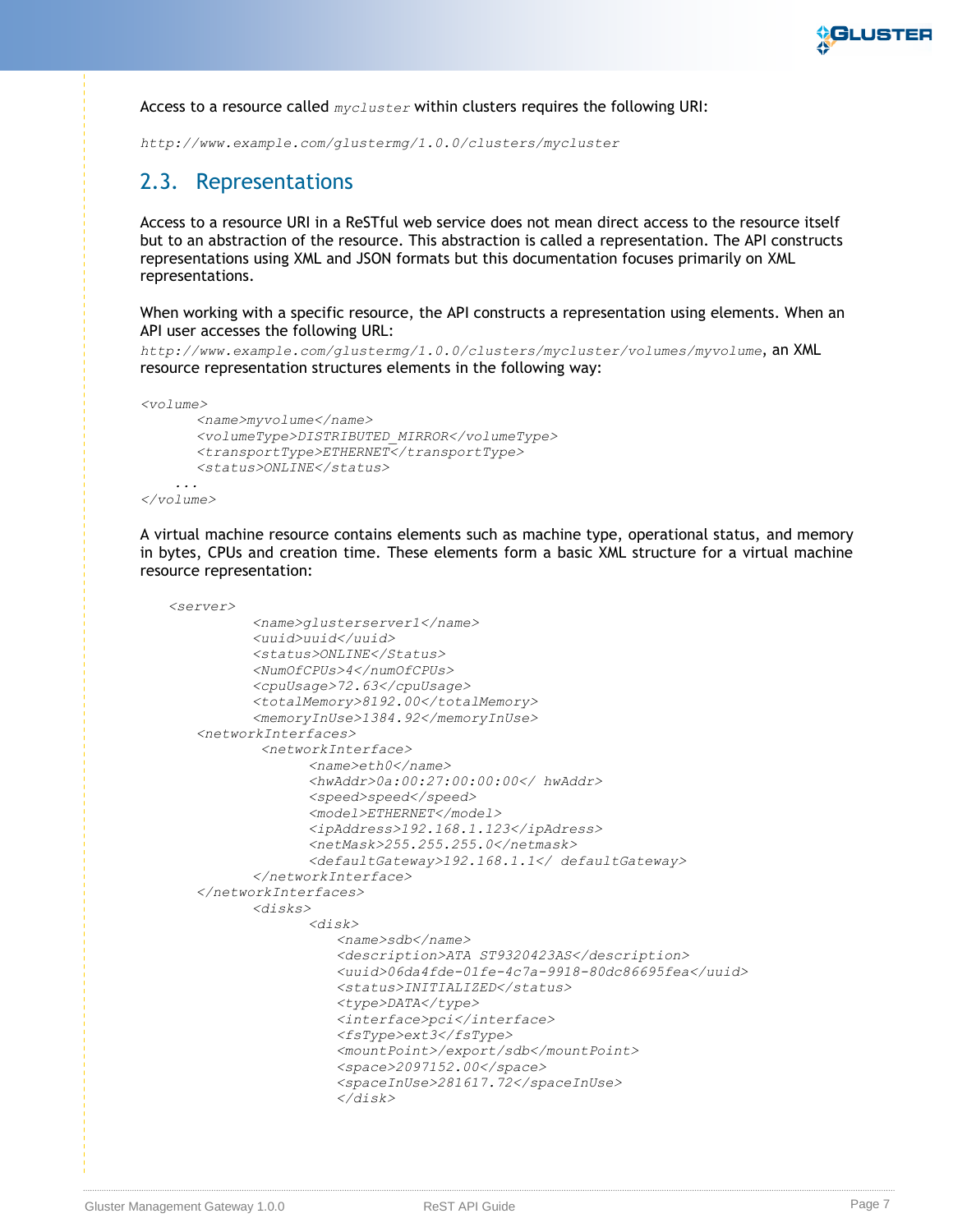

*</disks> </server>*

This example shows how the resource representation portrays complex elements, such as network interfaces and disk information. Complex elements contain sub-elements to depict multiple properties of a single element. This demonstrates how ReST representations use XML to depict very specific aspects of resources and their elements.

# <span id="page-7-0"></span>2.4. Requests

The ReST API uses HTTP as a protocol to transfer a request for a resource representation from a client to the server:

```
GET /glustermg/1.0.0/clusters/mycluster/volumes/myvolume/HTTP/1
Host: www.example.com
Accept: application/xml
```
This example follows the standard HTTP request message format including:

A **Request-Line**, which requires:

- a **method** e.g. GET;
- a **URI** e.g */glustermg/1.0.0/clusters/mycluster/volumes/myvolume* ; and
- a **HTTP version** e.g HTTP/1.1.
- A **Header** with fields to define parameters that process a request e.g. Host: and Accept:; and
- An optional **Message Entity** depending on the request **method**.

Requests from a client to a server contain all necessary information to process the request without depending on any previous request or stored context on the server, which makes the ReST API a **stateless** communication.

### <span id="page-7-1"></span>2.5. Parameters

QUERY parameters are the most common type of parameter that is appended to the path of the URL when submitting a request such as GET and DELETE. POST and PUT are form parameters.

## <span id="page-7-2"></span>2.6. Methods

The benefit of using HTTP to communicate with the ReST API is the ability to use a **method** to access Gluster cloud resources. A method defines the type of request to a resource. The ReST API uses four HTTP methods:

| Method        | <b>Description</b>                               |
|---------------|--------------------------------------------------|
| <b>GET</b>    | Retrieve a resource or collection representation |
| <b>POST</b>   | Create a resource                                |
| <b>PUT</b>    | Update a resource                                |
| <b>DELETE</b> | Remove a resource                                |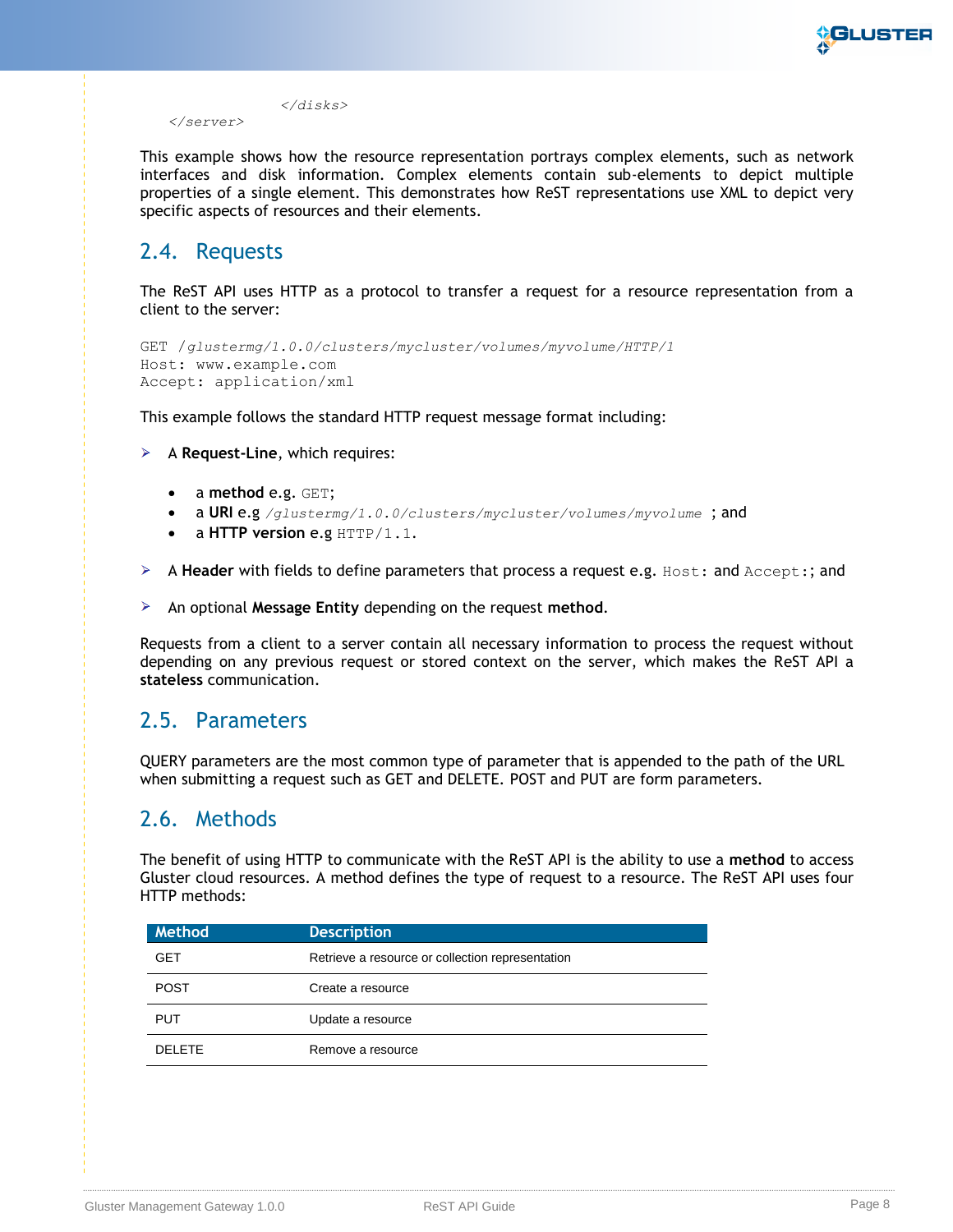

The default method is GET but an API user has a choice of any of the four methods to access and control resources in their clustered cloud storage environment.

# <span id="page-8-0"></span>2.7. Headers

The HTTP request contains a **header** to define HTTP parameters. The header uses specific **header fields** to define these parameters. The table below lists the two header fields which is required in the context of the ReST API:

| <b>Header</b> | <b>Description</b>                                                                                                                                  |
|---------------|-----------------------------------------------------------------------------------------------------------------------------------------------------|
| Host          | The target host of the URI i.e. the location of the cloud environment<br>and ReST API                                                               |
| Accept        | The accepted format for the representation. This documentation uses<br>the application/xml to define the representation structure as<br>XML format. |

## <span id="page-8-1"></span>2.8. Response Formats

Gluster Management Gateway API supports two different output types: XML and JSON. To instruct the API calls to return the desired format, the client can set appropriate value (application/xml or application/json) in the HTTP header "Accept". When no format is specified, it will default to XML.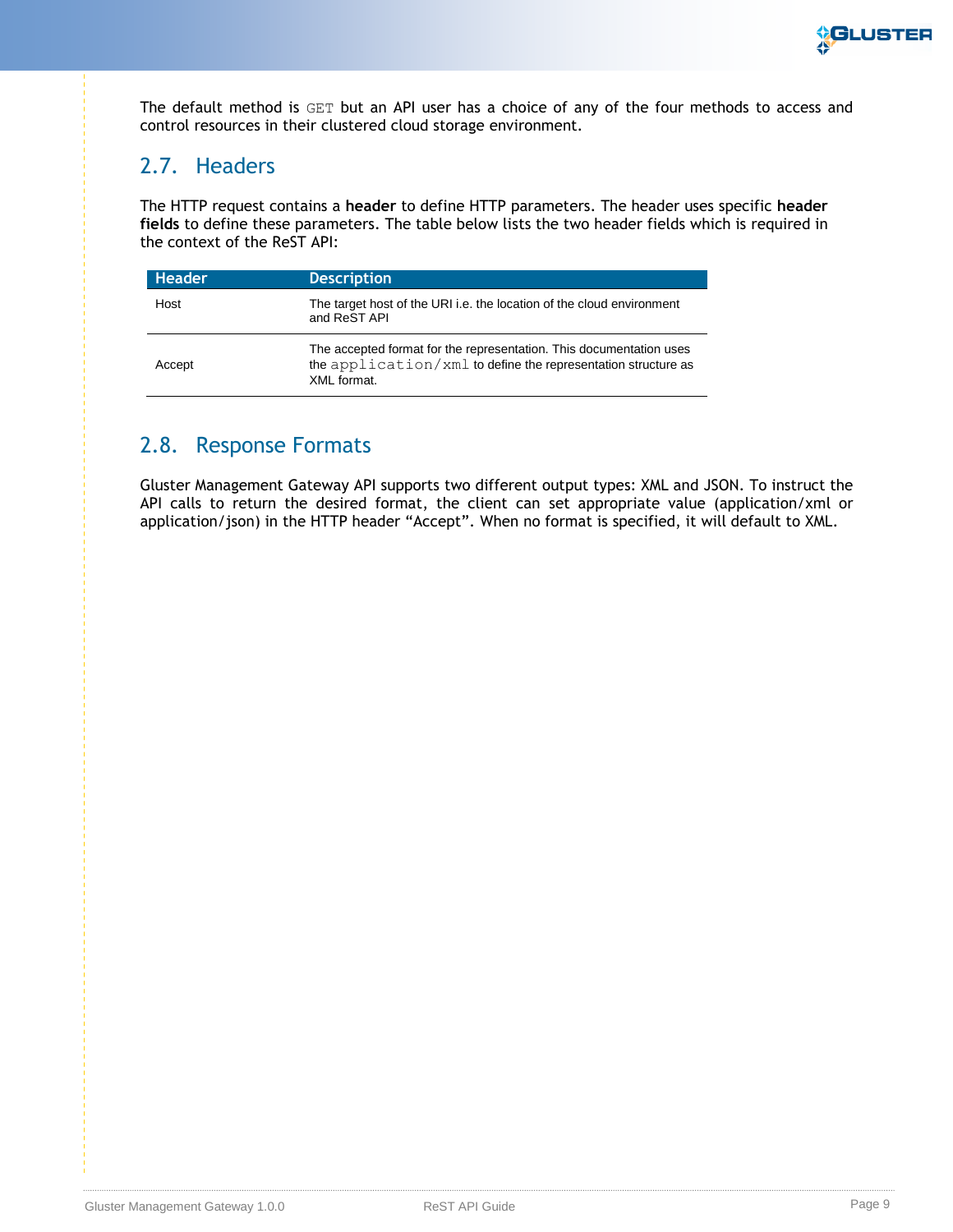

# <span id="page-9-0"></span>**3.HTTP Status Codes**

This section provides descriptions of the HTTP success and error status codes that Gluster Management Gateway uses.

**Note:** The HTTP codes listed below are compatible with CDMI specifications.

[Table 1](#page-9-1) below lists the HTTP success status codes.

<span id="page-9-1"></span>

|      | Table 1.         | <b>HTTP Success Status Codes</b>                            |
|------|------------------|-------------------------------------------------------------|
| Code | <b>HTTP Name</b> | <b>Description</b>                                          |
| 200  | OK               | Resource Retrieved Successfully (All GET)                   |
| 201  | Created          | Resource Created Successfully (All POST)                    |
| 202  | Accepted         | Long Running Operation Accepted for Processing (Few<br>PUT) |
| 204  | No Content       | Operation Successful, No Data (Most PUT, All DELETE)        |

[Table 2](#page-9-2) below lists the HTTP error status codes.

### Table 2. *HTTP Error Status Codes*

<span id="page-9-2"></span>

| Code | <b>HTTP Name</b>      | <b>Description</b>                                                                  |
|------|-----------------------|-------------------------------------------------------------------------------------|
| 400  | <b>Bad Request</b>    | Missing or invalid request contents                                                 |
| 401  | Unauthorized          | Invalid authentication/authorization credentials                                    |
| 403  | Forbidden             | This user is not allowed to perform this request (will not<br>be implemented in v1) |
| 404  | Not Found             | Requested resource not found                                                        |
| 405  | Method not Allowed    | Requested HTTP verb not allowed on this resource                                    |
| 406  | Not Acceptable        | No content type can be produced at this URI that<br>matches the request             |
| 500  | Internal Server Error | An unexpected error during processing request                                       |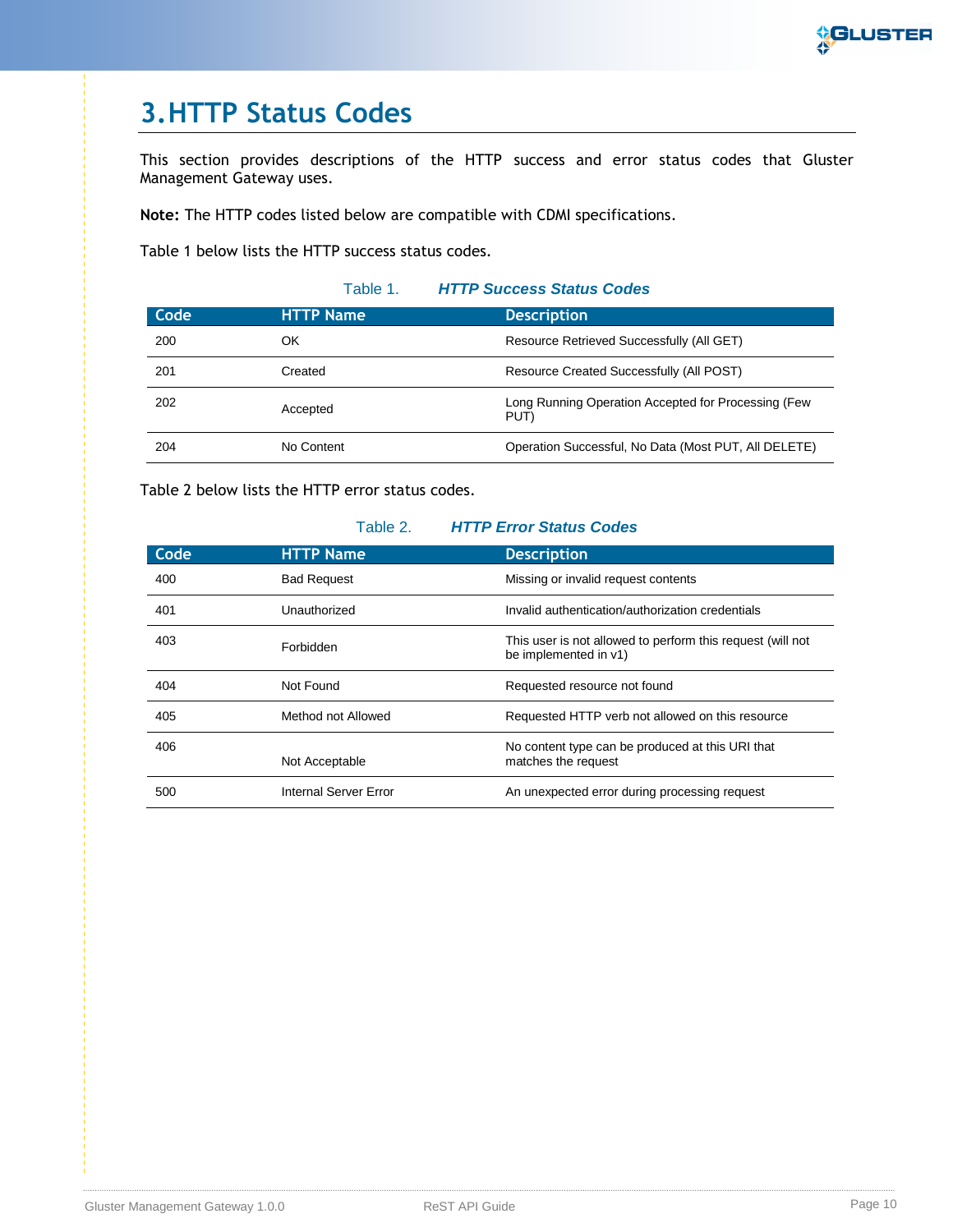

# <span id="page-10-0"></span>**4.Authentication**

Authentication is the process of proving your identity to the system. All API calls MUST occur over SSL (HTTPS) and all API calls must be authenticated to a user. Once the user is authenticated, the user will have access to all accounts it belongs to (provided that the account has api\_access enabled).

We support the standard HTTP Authentication: **Basic** method.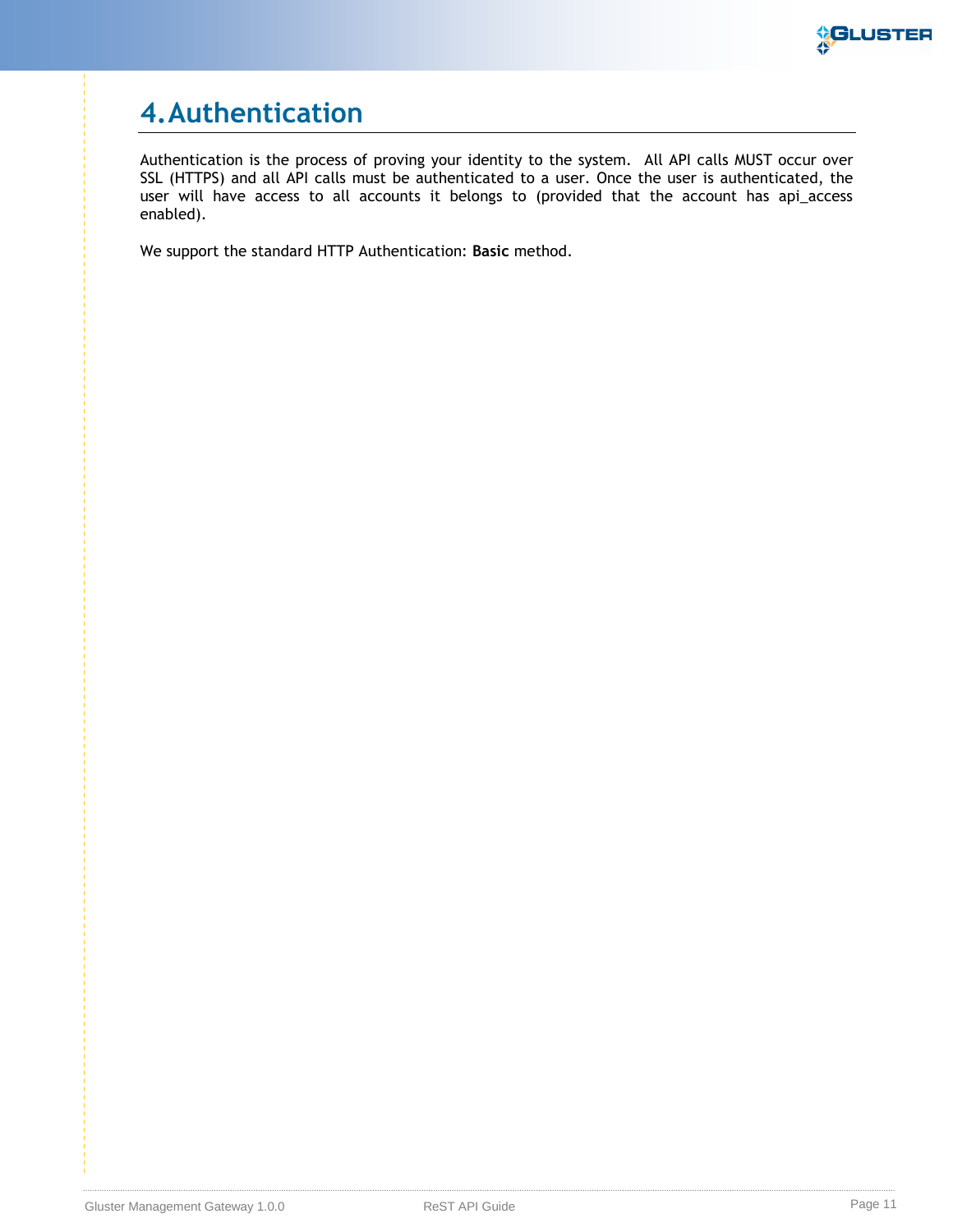

# <span id="page-11-0"></span>**5.API Operations for User**

This section describes the user operations of the Gluster Management Gateway API.

[User](#page-11-1) – PUT

# <span id="page-11-1"></span>5.1. User – PUT

**Description:** Use this operation to change the user password by issuing a PUT request to the URI.

**Resource URI:** *https://server:port/glustermg/1.0.0/clusters/users/{userName}*

**Parameters**:

- ▶ oldPassword old password
- newPassword new password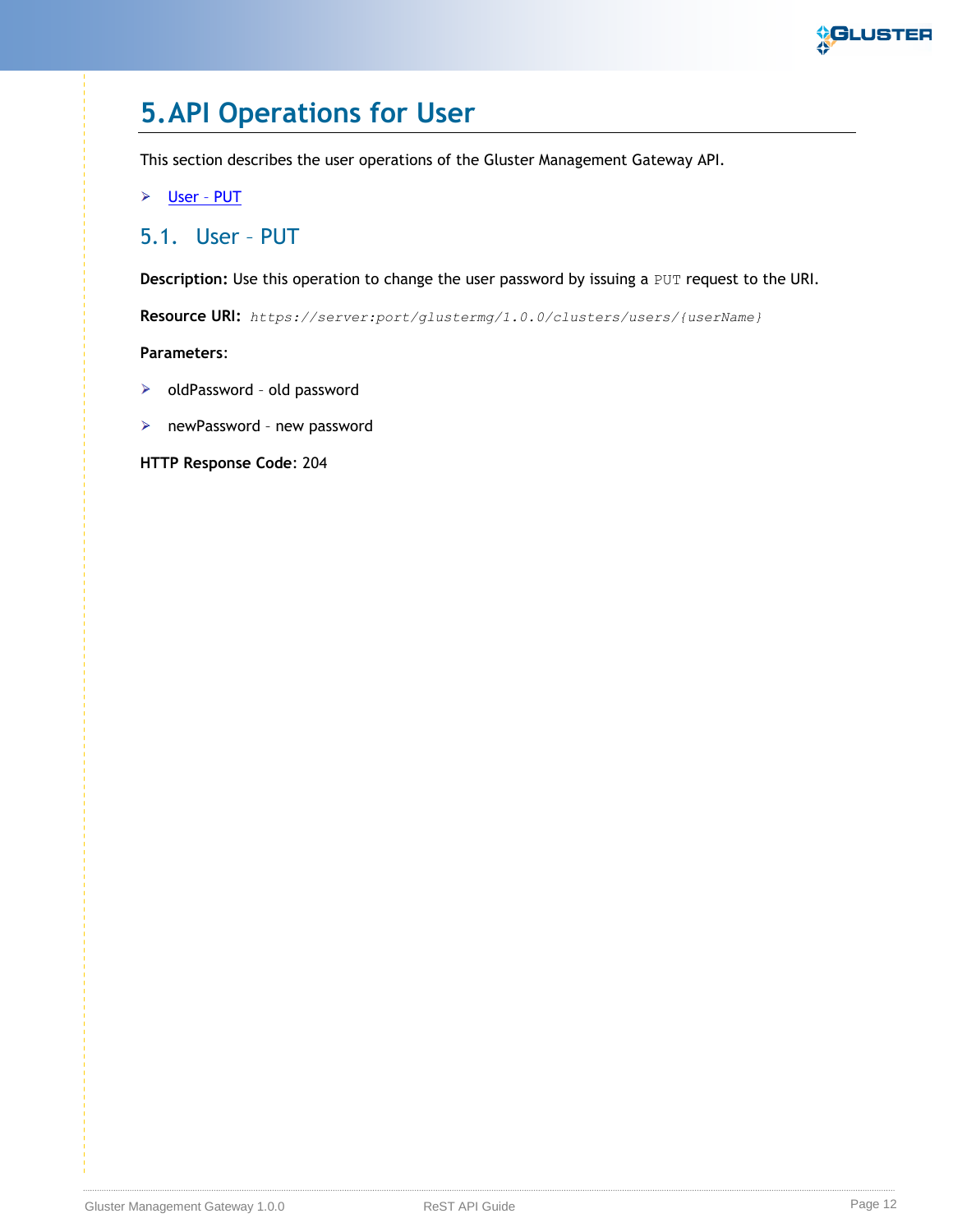

# <span id="page-12-0"></span>**6.API Operations for Clusters**

This section describes the cluster operations of the Gluster Management Gateway API. These APIs enable you to create, register or unregister a cluster and retrieve cluster list.

- [Clusters](#page-12-1)  GET
- [Clusters](#page-12-2) POST
- [Clusters](#page-12-3)  PUT
- [Cluster -](#page-13-0) DELETE

### <span id="page-12-1"></span>**6.1.** Clusters – GET

**Description:** Use this operation to get a list of all your clusters registered in your cloud environment.

**Resource URI:** *https://server:port/glustermg/1.0.0/clusters*

**Parameters:** None

**Response XML:**

```
<clusters>
      <cluster>clusterName1</cluster>
      <cluster>clusterName2</cluster>
</cluster>
```
**HTTP Response Code:** 200

### <span id="page-12-2"></span>6.2. Clusters – POST

**Description:** Use this operation to create a new cluster.

**Resource URI:** *https://server:port/glustermg/1.0.0/clusters/*

**Parameters**:

*clusterName* **–** Name of the cluster to be created.

**HTTP Response Code:** 201

## <span id="page-12-3"></span>6.3. Clusters – PUT

**Description:** Use this operation to register an existing cluster.

**Resource URI:** *https://server:port/glustermg/1.0.0/clusters/*

### **Parameters**:

- clusterName **–** Name of the cluster to be registered.
- serverName **–** One of the online servers of the cluster.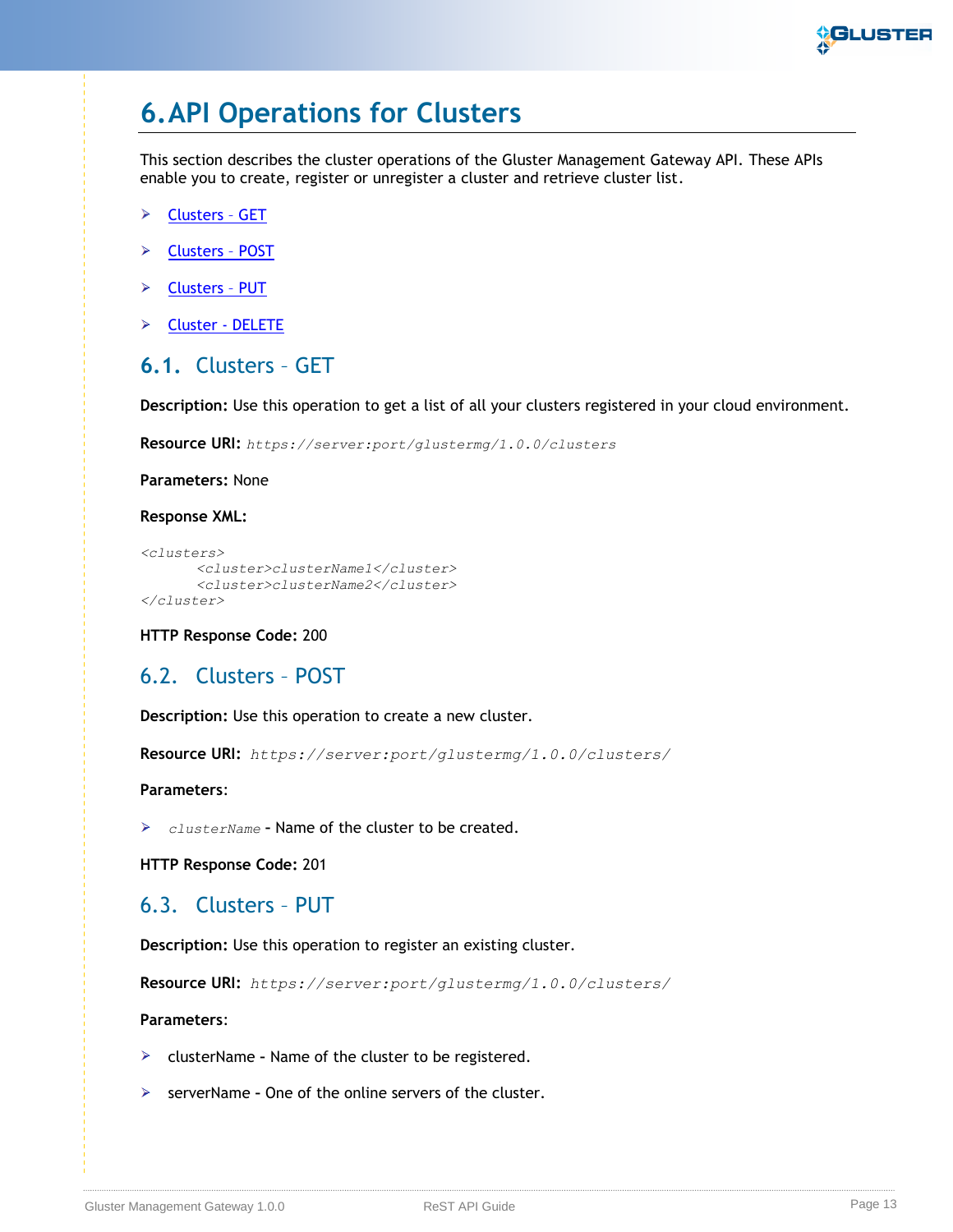

### **HTTP Response Code**: 204

## <span id="page-13-0"></span>6.4. Cluster - DELETE

**Description:** Use this operation to unregister a cluster by issuing a DELETE request to its URI.

**Resource URI:** *https://server:port/glustermg/1.0.0/clusters/{clusterName}*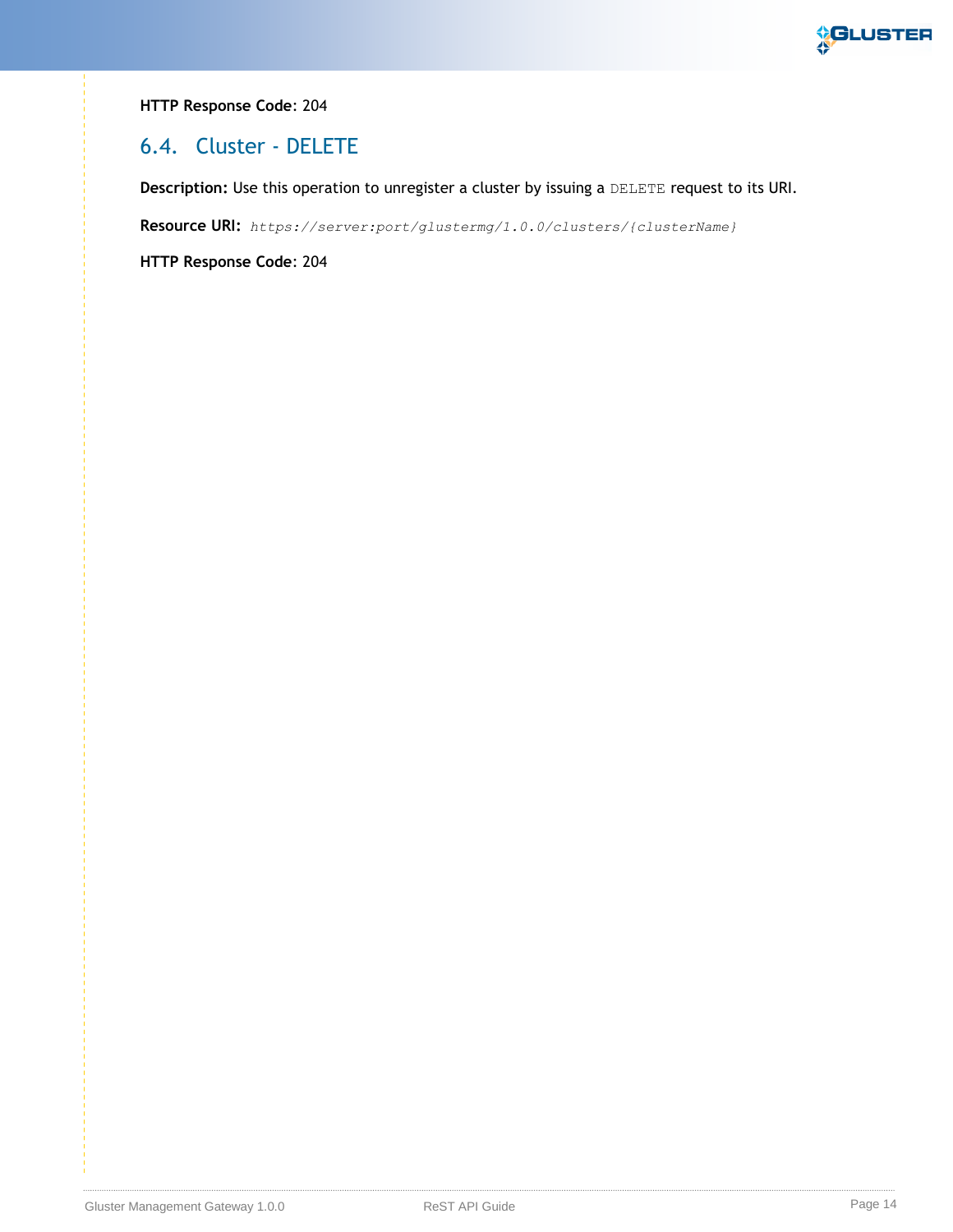

# <span id="page-14-0"></span>**7.API Operations for Servers**

This section describes the discovered server and server operations of the Gluster Management Gateway API.

- [Discovered Servers](#page-14-1)  GET ⋗
- [Servers](#page-15-1)  GET ⋗
- [Servers](#page-17-0)  GET ⋗
- [Servers](#page-17-1) POST ⋗
- ⋗ [Server -](#page-17-2) DELETE
- [Servers Disks](#page-18-1)  GET ⋗
- ⋗ [Server Disk -](#page-18-0) PUT
- [Server Logs](#page-18-2)  GET ⋗

## <span id="page-14-1"></span>**7.1.** Discovered Servers – GET

**Description:** Use this operation to list all the discovered Gluster servers available in your network. These servers run GlusterFS, but are not part of any storage cloud environment.

**Resource URI:** *https://server:port/glustermg/1.0.0/discoveredservers*

### **Parameters:**

*details* – value = true/false; optional; false by default

### **Response XML:**

```
details = true
<servers> 
       <server>
             <name>serverName</name>
             <numOfCPUs>numOfCPUs</numOfCPUs>
              <cpuUsage>currentCPUUsage</cpuUsage> 
             <totalMemory>totalMemory</totalMemory> 
             <memoryInUse>memoryInUse</memoryInUse> 
       <networkInterfaces>
              <networkInterface> 
                     <name>name</name>
                     <hwAddr>macAddress</hwAddr> 
                     <speed>speed</speed> 
                     <model>model</model> 
                     <ipAddress>ipAddress</ipAddress> 
                     <netMask>netMask</netMask>
                     <defaultGateway/>defaultGateway</defaultGateway> 
              </networkInterface>
              …
       </networkInterfaces> 
       <disks>
               <disk>...</disk>
```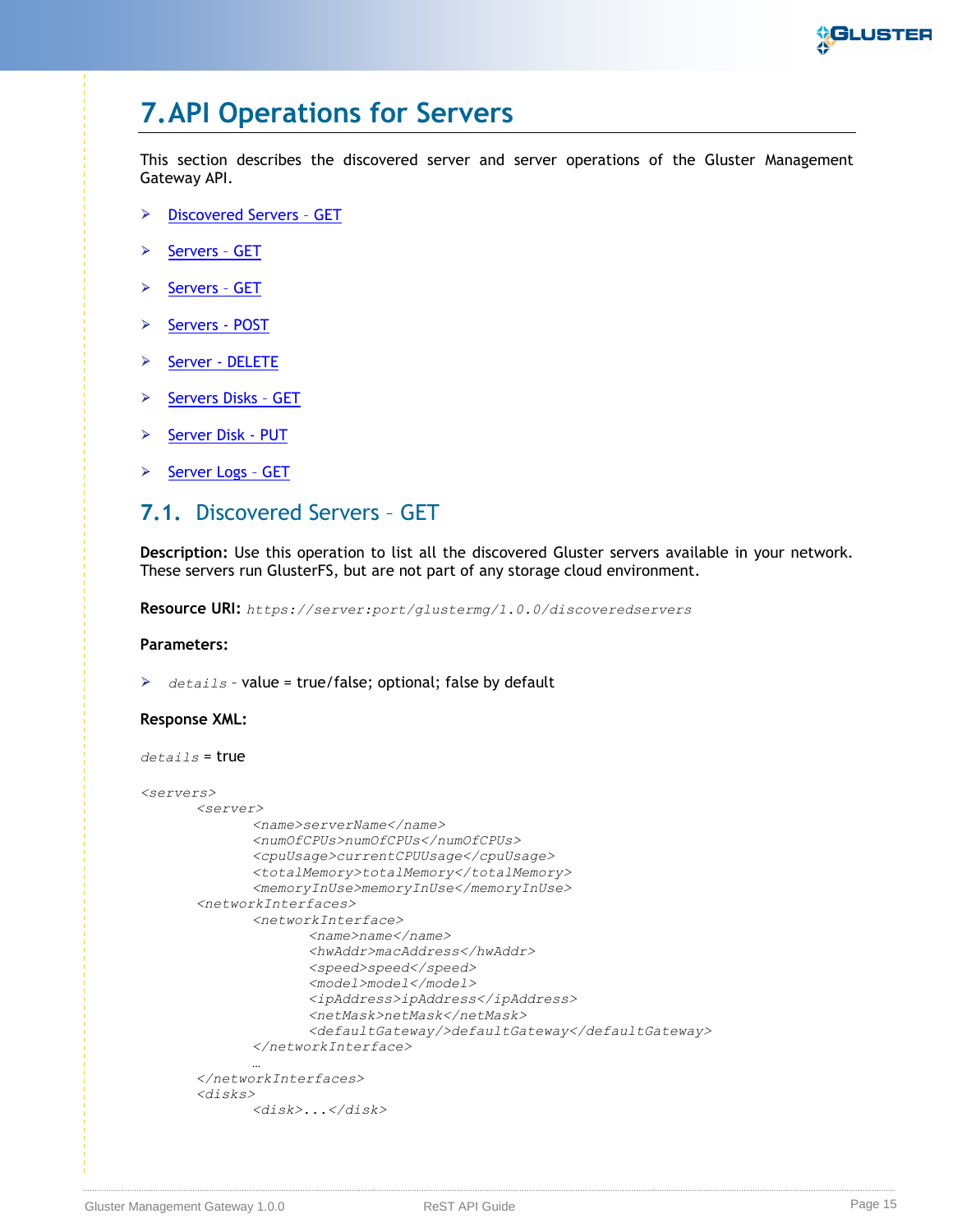

```
 ...
      </disks>
      </server>
      …
</servers>
details = false
 <servers> 
      <server>serverName1</server>
       <server>serverName2</server>
       ...
 </servers>
```
### **HTTP Response Code:** 200

## <span id="page-15-0"></span>7.2. Discovered Server – GET

**Description:** Use this operation to get details of a given discovered server in your cluster.

**Resource URI**: *https://server:port/glustermg/1.0.0/discoveredservers/{serverName}*

### **Response XML**:

```
<server>
        <name>serverName</name>
        <numOfCPUs>numOfCPUs</numOfCPUs>
        <cpuUsage>currentCPUUsage</cpuUsage>
        <totalMemory>totalMemory</totalMemory>
        <memoryInUse>memoryInUse</memoryInUse>
        <networkInterfaces>
                 <networkInterface>
                          <name>name</name>
                          <hwAddr>macAddress</hwAddr>
                          <speed>speed</speed>
                          <model>model</model>
                          <ipAddress>ipAddress</ipAddress>
                          <netMask>netMask</netMask>
                          <defaultGateway/>defaultGateway</defaultGateway>
                 </networkInterface>
                 …
        </networkInterfaces>
                 <disks>
                    <disk>...</disk>
                    ...
                 </disks>
```
<span id="page-15-1"></span>*</server>*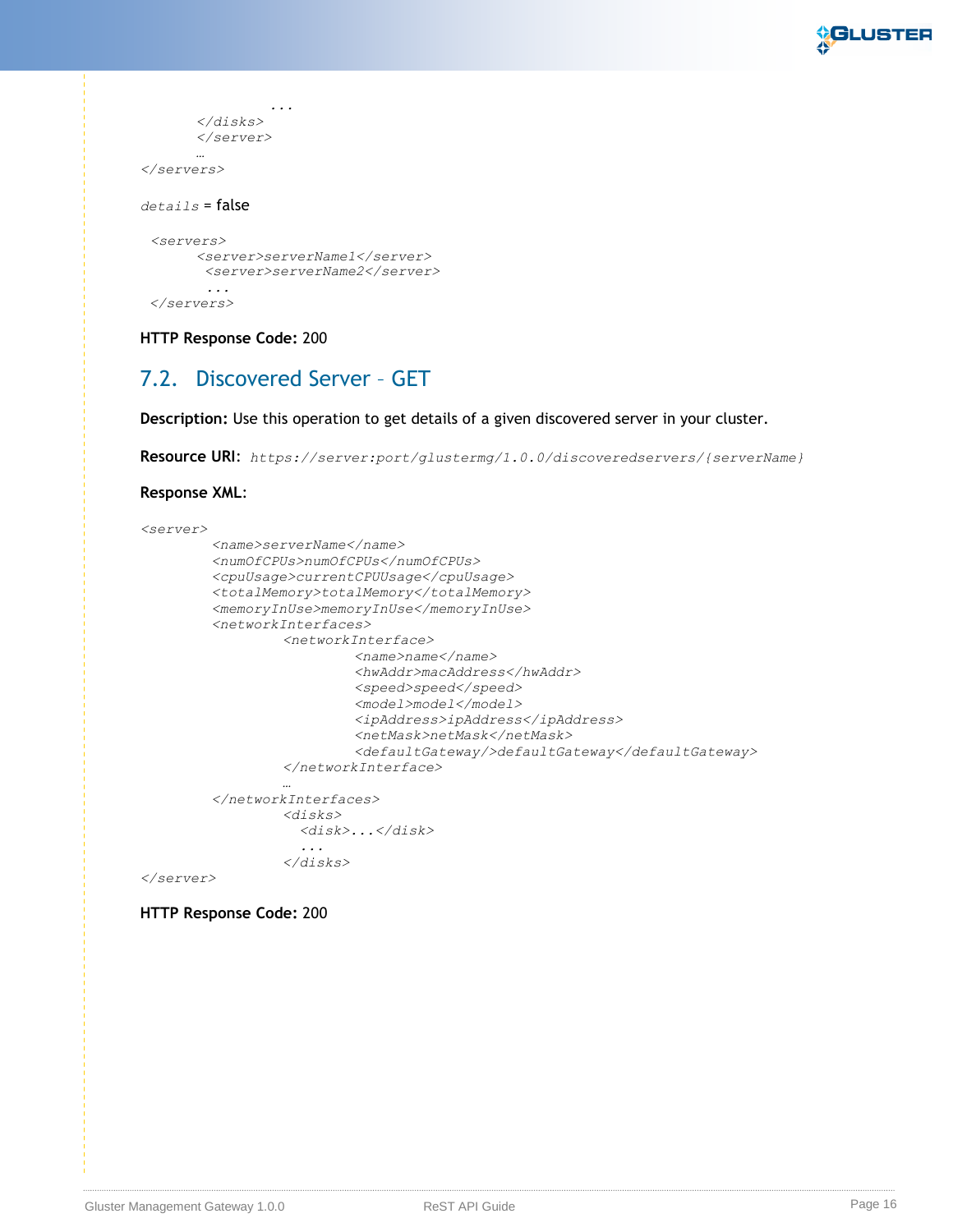

# <span id="page-16-0"></span>**7.3.** Servers – GET

**Description:** Use this operation to get a list of all servers in a cluster.

**Resource URI**: *https://server:port/glustermg/1.0.0/clusters/{clusterName}/servers*

### **Parameters:**

- ➤ *details* – value = true/false; optional; false by default
- *nextTo* optional; first server in the response will be the one "next to" the given server name. ➤
- *maxCount* optional; maximum number of servers to be returned

#### **Response XML:**

```
details = true
```

```
<servers> 
         <server>
             <name>serverName</name>
             <uuid>uuid</uuid> 
             <status>status</status>
             <numOfCPUs>numOfCPUs</numOfCPUs>
             <cpuUsage>currentCPUUsage</cpuUsage> 
             <totalMemory>totalMemory</totalMemory> 
             <memoryInUse>memoryInUse</memoryInUse> 
          <networkInterfaces>
                  <networkInterface> 
                       <name>name</name>
                       <hwAddr>macAddress</hwAddr> 
                       <speed>speed</speed> 
                         <model>model</model> 
                         <ipAddress>ipAddress</ipAddress> 
                         <netMask>netMask</netMask>
                         <defaultGateway/>defaultGateway</defaultGateway> 
                  </networkInterface>
                  …
         </networkInterfaces> 
                  <disks>
                  <disk>...</disk>
                  ...
                  </disks>
         </server>
         …
</servers>
details = false
```

```
<servers> 
     <server>serverName1</server>
     <server>serverName2</server>
      ...
</servers>
```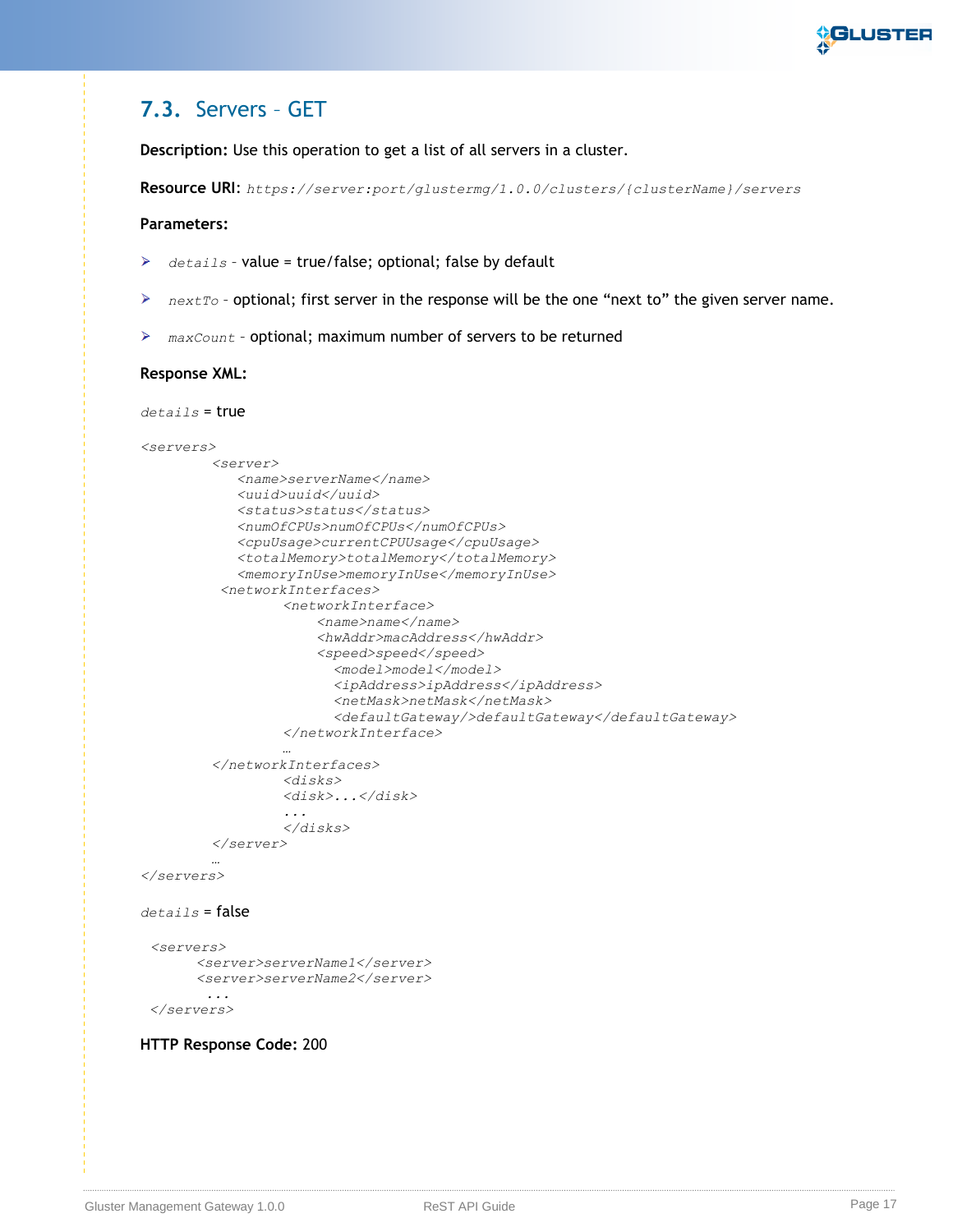

# <span id="page-17-0"></span>**7.4.** Servers – GET

**Description:** Use this operation to get details of particular server in a cluster.

### **Resource URI:**

*https://server:port/glustermg/1.0.0/clusters/{clusterName}/servers/{serverName}*

### **Response XML**:

```
<server>
        <name>serverName</name>
        <uuid>uuid</uuid> 
        <status>status</status>
        <numOfCPUs>numOfCPUs</numOfCPUs>
        <cpuUsage>currentCPUUsage</cpuUsage> 
        <totalMemory>totalMemory</totalMemory> 
        <memoryInUse>memoryInUse</memoryInUse> 
        <networkInterfaces>
                 <networkInterface> 
                          <name>name</name>
                           <hwAddr>macAddress</hwAddr> 
                           <speed>speed</speed> 
                           <model>model</model> 
                           <ipAddress>ipAddress</ipAddress> 
                          <netMask>netMask</netMask>
                          <defaultGateway/>defaultGateway</defaultGateway> 
                 </networkInterface>
                 …
         </networkInterfaces> 
         <disks>
                 <disk>...</disk>
                  ...
        </disks>
</server>
```
**HTTP Response Code: 200**

## <span id="page-17-1"></span>7.5. Servers - POST

**Description**: Use this operation to add a server to your cluster.

**Resource URI:** *https://server:port/glustermg/1.0.0/clusters/{clusterName}/servers*

### **Parameters:**

*serverName* – the hostname of server to be added to the cluster

**HTTP Response Code:** 201

### <span id="page-17-2"></span>7.6. Server - DELETE

**Description:** Use this operation to delete a server by issuing a DELETE request to its URI.

### **Resource URI:**

*https://server:port/glustermg/1.0.0/clusters/{clusterName}/servers/{serverName}*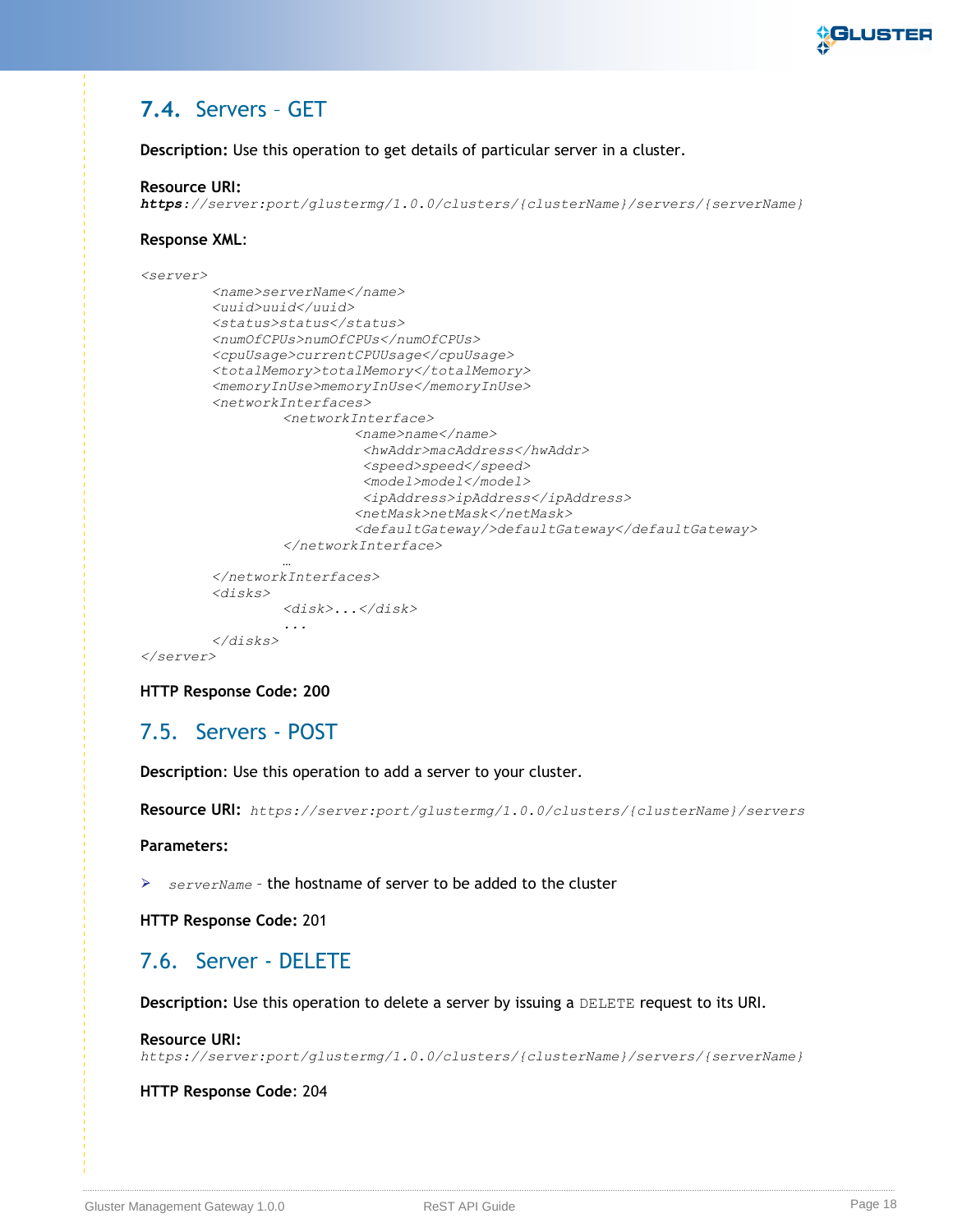

# <span id="page-18-1"></span><span id="page-18-0"></span>7.7. Server Disk - PUT

**Description:** Use this operation to initialize a server disk by issuing a PUT request to its URI.

### **Resource URI:**

*https://server:port/glustermg/1.0.0/clusters/{clusterName}/servers/{serverName}/disk s/{diskName}*

### **Parameters:**

*fsType* – Filesystem Type: *default, ext3, ext4, xfs*

### **Response XML**: NA

<span id="page-18-2"></span>> The URI of newly created task will be returned in the Resource URI "location".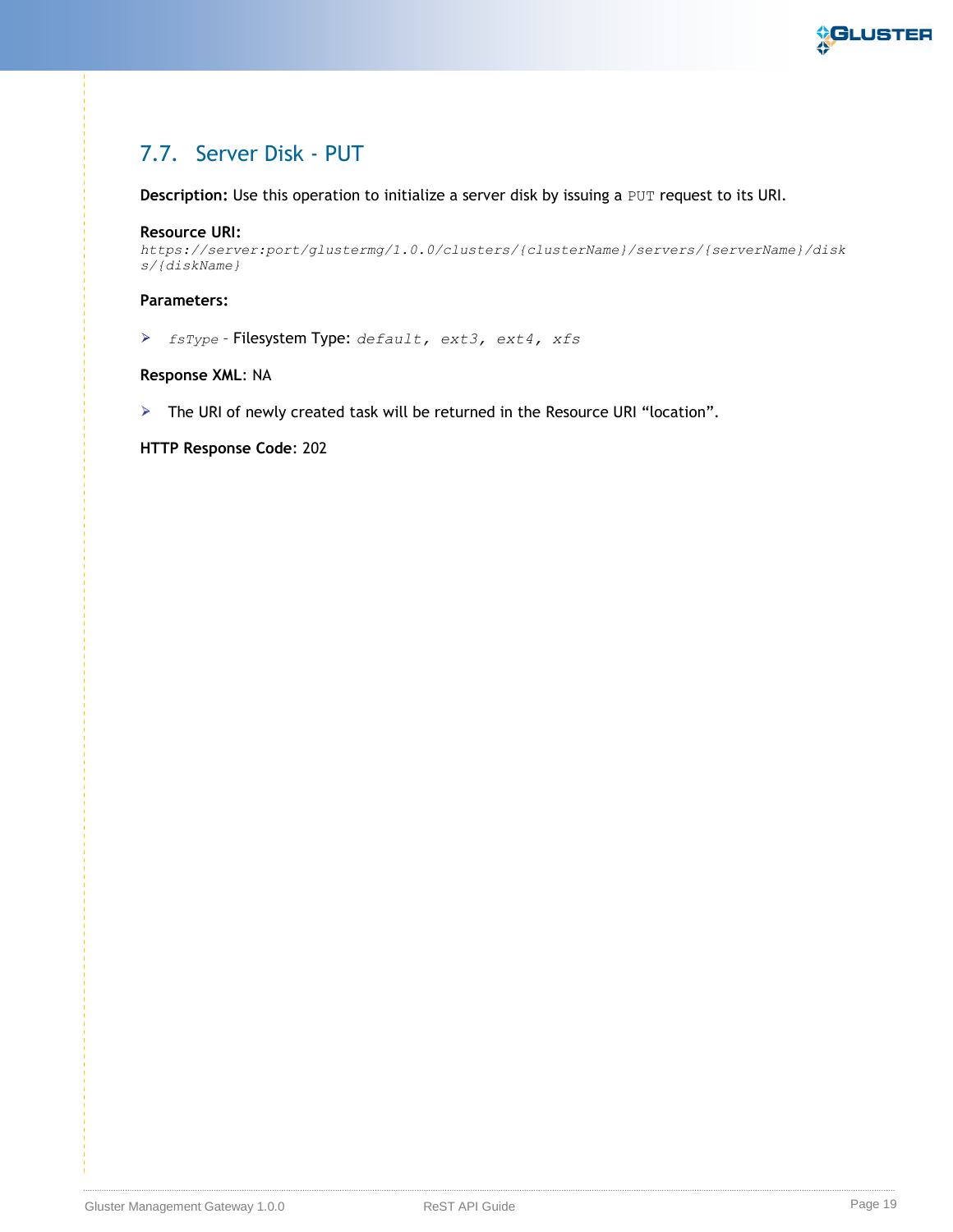

# <span id="page-19-0"></span>**8.API Operations for Volumes**

This section describes the volume operations of the Gluster Management Gateway API.

- ➤ [Volumes](#page-19-1) – GET
- ➤ [Volume](#page-20-0) – GET
- [Volumes](#page-20-1)  POST ⋗
- [Volume](#page-21-1)  PUT ⋗
- [Volume -](#page-22-0) DELETE ⋗
- [Volume Options Info](#page-22-1)  GET
- [Volume Options](#page-22-2)  POST  $\blacktriangleright$
- [Volume Options](#page-23-1)  PUT
- $\triangleright$  [Volume Logs](#page-23-2)  GET
- > [Volume Logs Download](#page-24-0)  GET

### <span id="page-19-1"></span>**8.1.** Volumes – GET

**Description:** Use this operation to list all volumes of your cluster.

**Resource URI:** *https://server:port/glustermg/1.0.0/clusters/{clusterName}/volumes*

### **Parameters:**

- *nextTo* **–** optional; first volume in the response will be the one "next to" the given volume name.
- *maxCount* **–** optional; maximum number of volumes to be returned.

### **Response XML:**

```
<volumes>
       <volume>
             <name>volumeName</name>
             <volumeType>volumeType</volumeType> 
             <transportType>transportType</transportType> 
             <status>volumeStatus</status> 
             <replicaCount>replicaCount</replicaCount> 
             <stripeCount>stripeCount</stripeCount> 
             <bricks>
                    <brick> <serverName>serverName</serverName> 
                           <brickDirectory>brickDir</brickDirectory> 
                           <diskName>diskName</diskName> 
                           <status>brickStatus</status>
                    </brick>
                    ...
             </bricks> 
                    <accessProtocols>
                           <accessProtocol>GLUSTERFS</accessProtocol>
```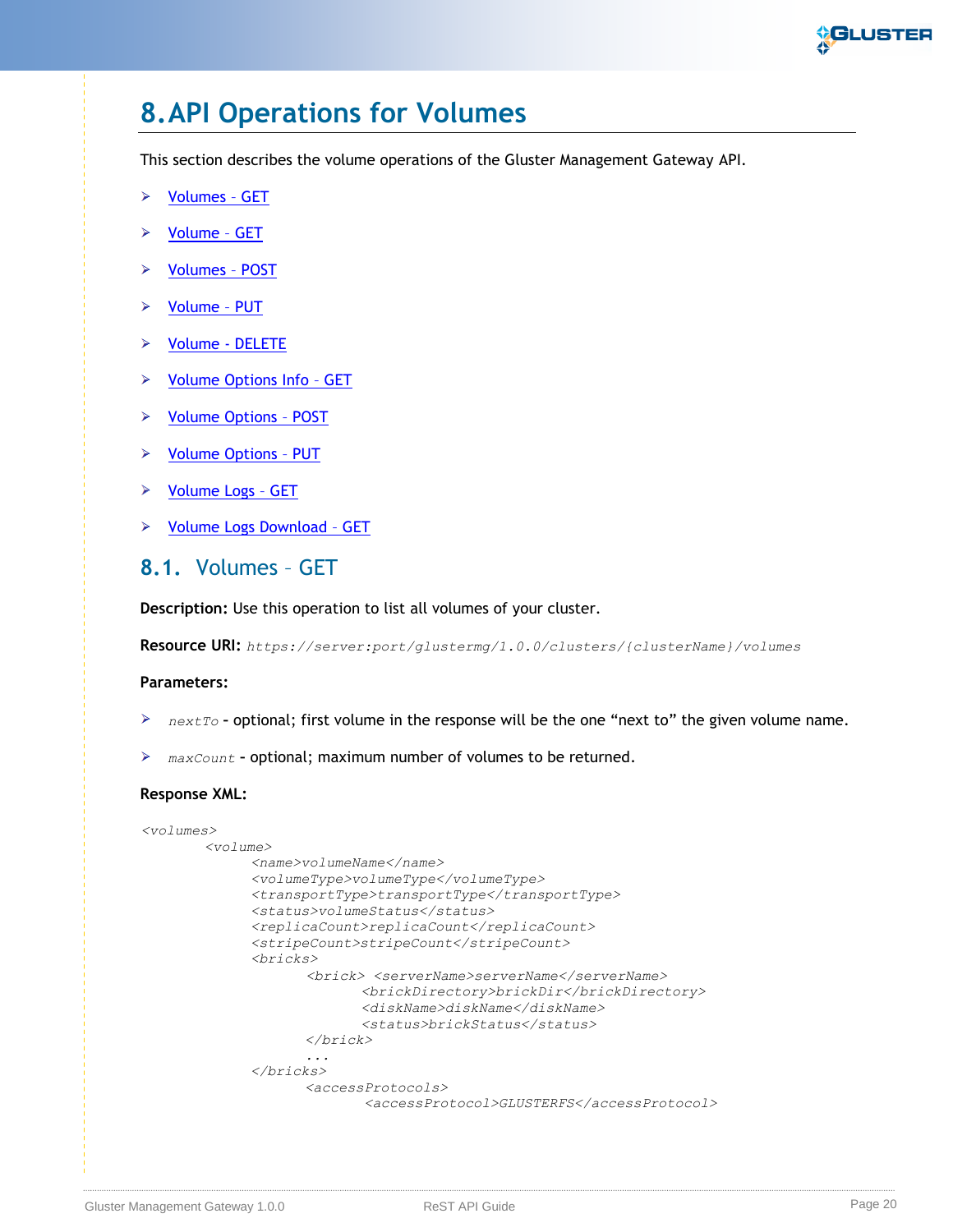

```
<accessProtocol>CIFS</accessProtocol>
                           ...
                    </accessProtocols>
                    <cifsUsers>user1</cifsUsers>
                    <cifsUsers>user2</cifsUsers>
              <options>
                    <option>
                     <key>optionKey</key>
                     <value>optionValue</value>
                     </option>
                     ...
             </options>
        </volume>
       …
</volumes>
```
**HTTP Response Code:** 200

## <span id="page-20-0"></span>8.2. Volume – GET

**Description**: Use this operation to get details of a specified volume in your cluster.

#### **Resource URI**:

*https://server:port/glustermg/1.0.0/clusters/{clusterName}/volumes/{volumeName}*

### **Response XML**:

```
<volume>
      <name>volumeName</name>
      <volumeType>volumeType</volumeType>
      <transportType>transportType</transportType>
      <status>volumeStatus</status>
      <replicaCount>replicaCount</replicaCount>
      <stripeCount>stripeCount</stripeCount>
      <bricks>
             <brick>
                    <serverName>serverName</serverName>
                    <brickDirectory>brickDir</brickDirectory>
                    <diskName>diskName</diskName>
                    <status>brickStatus</status>
             </brick>
             ...
      </bricks>
             <accessProtocols>
                    <accessProtocol>GLUSTERFS</accessProtocol>
                    ...
             <accessProtocols>
      <options>
             <option>
                    <key>optionKey</key>
                    <value>optionValue</value>
             </option>
             ...
      </options>
</volume>
```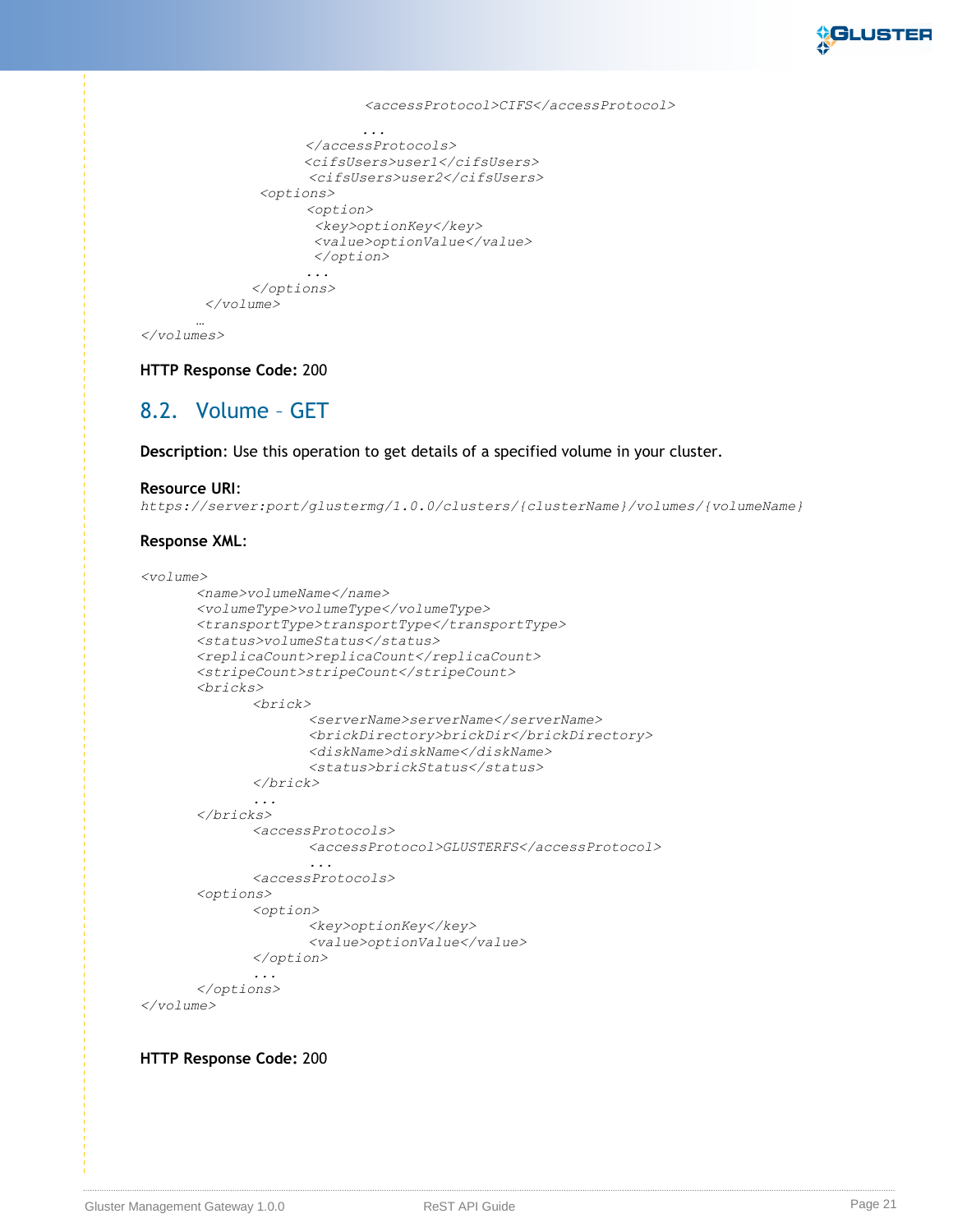

# <span id="page-21-0"></span>8.3. Volumes – POST

**Description:** Use this operation to create a new volume in your cluster.

### **Resource URI:**

*https://server:port/glustermg/1.0.0/clusters/{clusterName}/volumes/{volumeName}*

### **Parameters:**

- *volumeName* **–** Name of the volume to be created.
- *volumeType* type of the volume; valid values = *PLAIN\_DISTRIBUTE/DISTRIBUTED\_MIRROR/DISTRIBUTED\_STRIPE*
- *transportType* transport type of the volume; optional

**Note**: The only value supported in this version is *ETHERNET*.

- *replicaCount* mandatory only if *volumeType* = *DISTRIBUTED\_MIRROR*
- *stripeCount* mandatory only if *volumeType* = *DISTRIBUTED\_STRIPE*
- *bricks* comma separated list of bricks viz. *server1:dir1,server2:dir2,…servern:dirn*
- *accessProtocols* comma separated list of access protocols; such as GLUSTER, NFS, CIFS

### **Note:** In case of CIFS:

- *cifsUsers* value = user1,user2...
- *options* comma separated list of key-value pairs; optional; value must not contain '='

**HTTP Response Code:** 201

### <span id="page-21-1"></span>8.4. Volume – PUT

### **Description:** Use this operation to start, stop, or rebalance your volume in your cluster.

### **Resource URI:**

*https://server:port/glustermg/1.0.0/clusters/{clusterName}/volumes/{volumeName}*

### **Parameters:**

- Operation *start/stop/rebalanceStart/rebalanceStop/*cifsConfig
- *force* values = true/false; optional false by default; indicates if force option is to be used with the operation.
- $\triangleright$  In case of CIFS:
	- *enableCifs* value = true/false
	- $\bullet$  *cifsUsers* value = user1.user2...
- In case of *rebalanceStart*: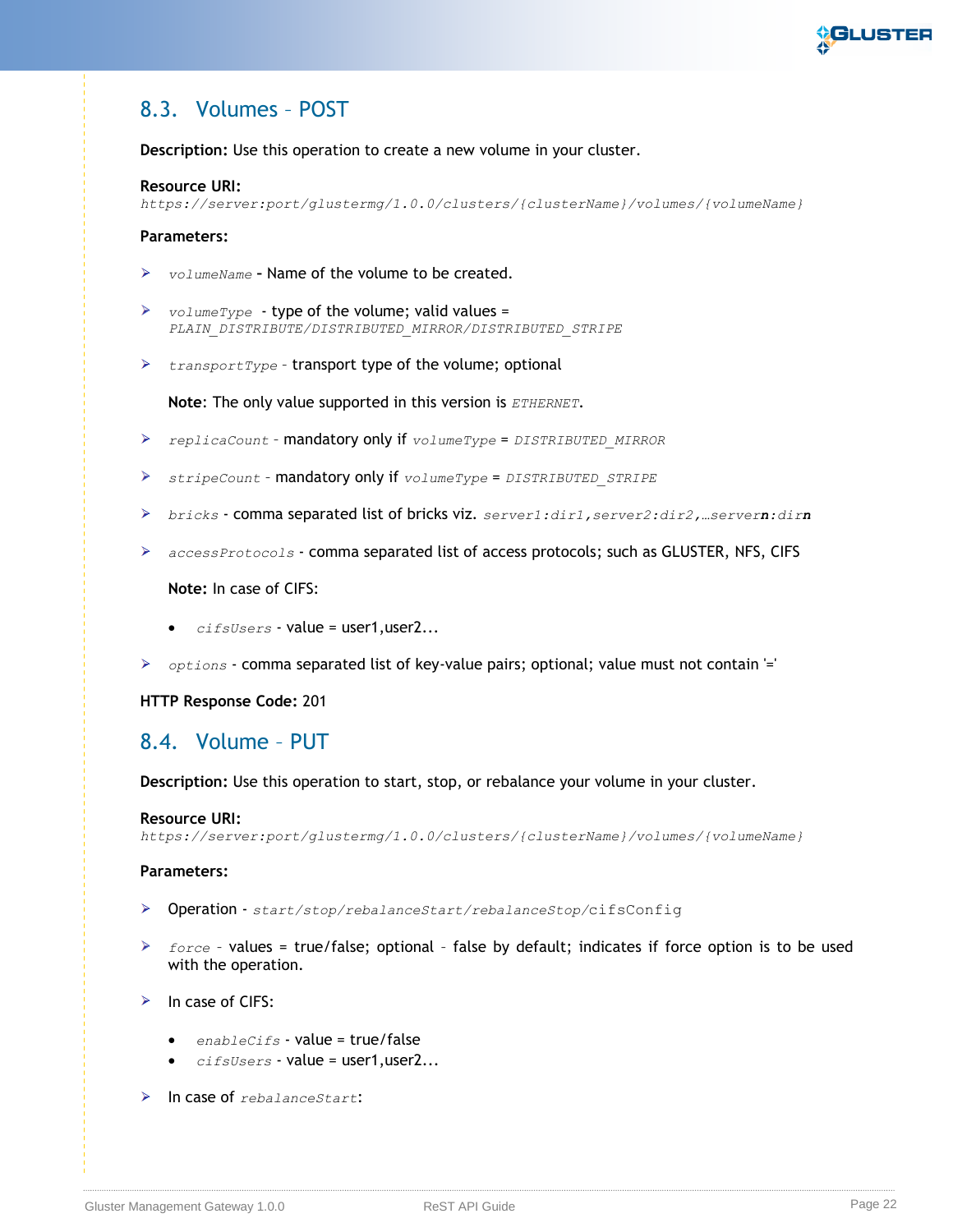

- *fixLayout* true/false; optional false by default
- *migrateData* true/false; optional true by default
- *forcedDataMigrate* true/false; optional false by default.

#### **HTTP Response Code:**

▶ 202 - long running operation; such as rebalance-start

In case of *rebalanceStart*, the URI of newly created rebalance *Task* will be returned in the HTTP header "location"

 $\geq$  204 - for other operations

### <span id="page-22-0"></span>8.5. Volume - DELETE

**Description:** Use this operation to delete a volume by issuing a *DELETE* request to its URI.

#### **Resource URI:**

```
https://server:port/glustermg/1.0.0/clusters/{clusterName}/volumes/{volumeName}
```
#### **Parameters**:

 $\triangleright$  deleteData - value = true/false; optional; false by default.

**Note:** Setting this parameter to *true,* all data will be deleted from the volume. This can impact the performance of the system while the deletion is in progress, hence must be used with caution.

**HTTP Response Code**: 204

### <span id="page-22-1"></span>8.6. Volume Options Info – GET

**Description**: Use this operation to list information about all volume options.

#### **Resource URI:**

*https://server:port/glustermg/1.0.0/clusters/{clusterName}/volumes/options*

#### **Response XML**:

```
<options> 
       <option>
             <name>optionName</name>
             <description>description</description> 
             <defaultValue>defaultValue</defaultValue> 
       </option>
       …
```

```
</options>
```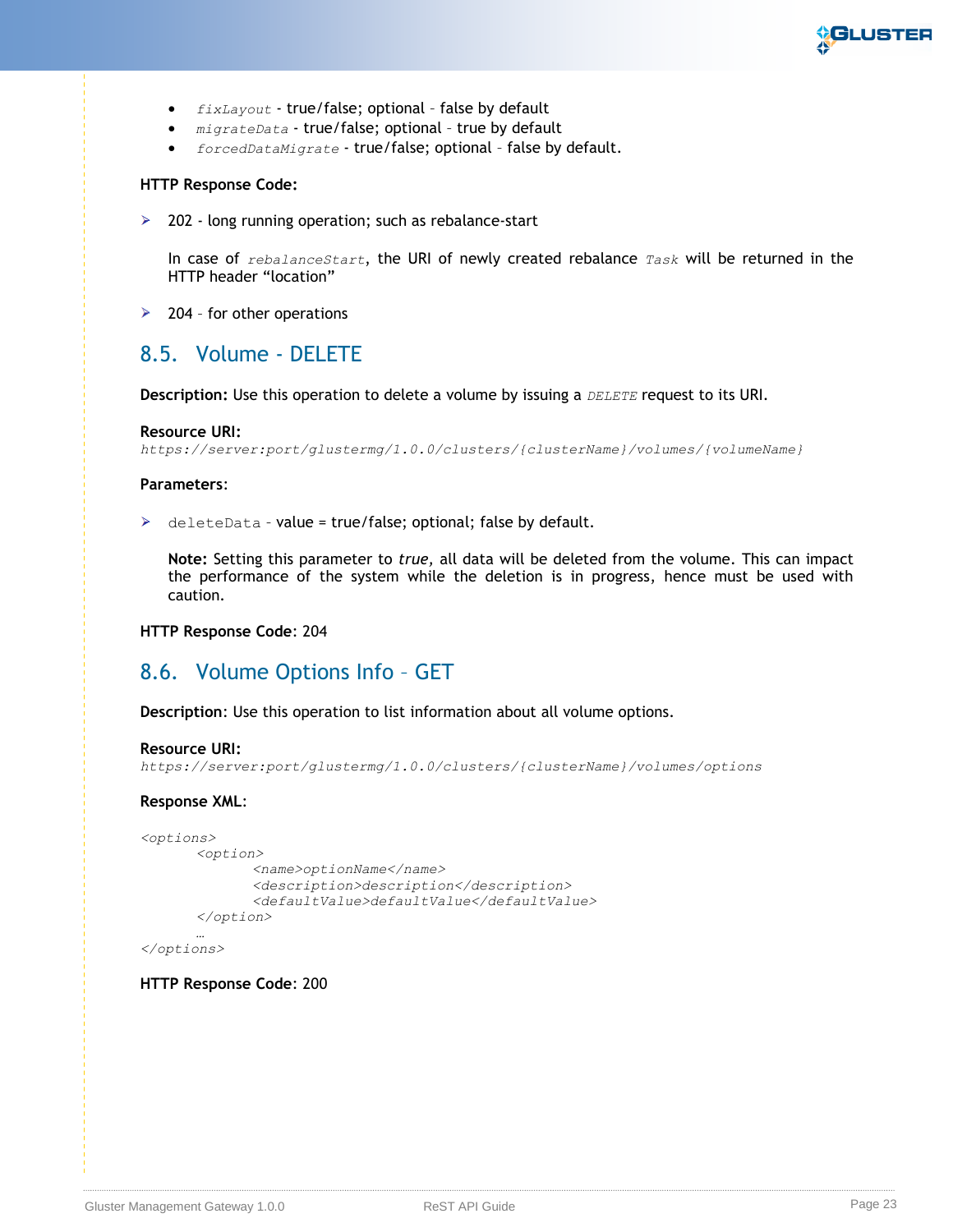

# <span id="page-23-0"></span>8.7. Volume Options – POST

**Description:** Use this operation to set options on a specified volume.

### **Resource URI:**

```
https://server:port/glustermg/1.0.0/clusters/{clusterName}/volumes/{volumeName}/opti
ons
```
### **Parameters:**

- *key* **–** option key
- *value* **–** option value

**HTTP Response Code**: 201

### <span id="page-23-1"></span>8.8. Volume Options – PUT

**Description:** Use this operation to reset options on a specified volume.

### **Resource URI:**

```
https://server:port/glustermg/1.0.0/clusters/{clusterName}/volumes/{volumeName}/opti
ons
```
### **HTTP Response Code:** 204

## <span id="page-23-2"></span>8.9. Volume Logs – GET

**Description:** Use this operation to fetch the volume logs for given criteria.

### **Resource URI:**

```
https://server:port/glustermg/1.0.0/clusters/{clusterName}/volumes/{volumeNa
me}/logs
```
### **Parameters**:

- *brickName* Fully qualified name of the brick from where logs are to be retrieved in the format *serverName:brickDirectory*. Choose *ALL* to retrieve logs from all bricks of the volume
- *severity –* Severity of the logs to be fetched. Valid values are *EMERGENCY, ALERT, CRITICAL, ERROR, WARNING, NOTICE, INFO, DEBUG, TRACE*
- *fromTimeStamp –* From timestamp in format *MM/dd/yyyy HH:mm:ss*  $\blacktriangleright$
- *toTimeStamp –* To timestamp in format *MM/dd/yyyy HH:mm:ss*
- *lineCount –* Maximum number of log messages to be retrieved from each brick. E.g. If the value is 100, last 100 log messages from each brick are retrieved. Thus, if brickName = ALL, the response will contain a maximum of (100 \* number of bricks) log messages.

### **Response XML**:

```
<logMessages>
      <logMessage>
             <timeStamp>timestamp</timeStamp>
```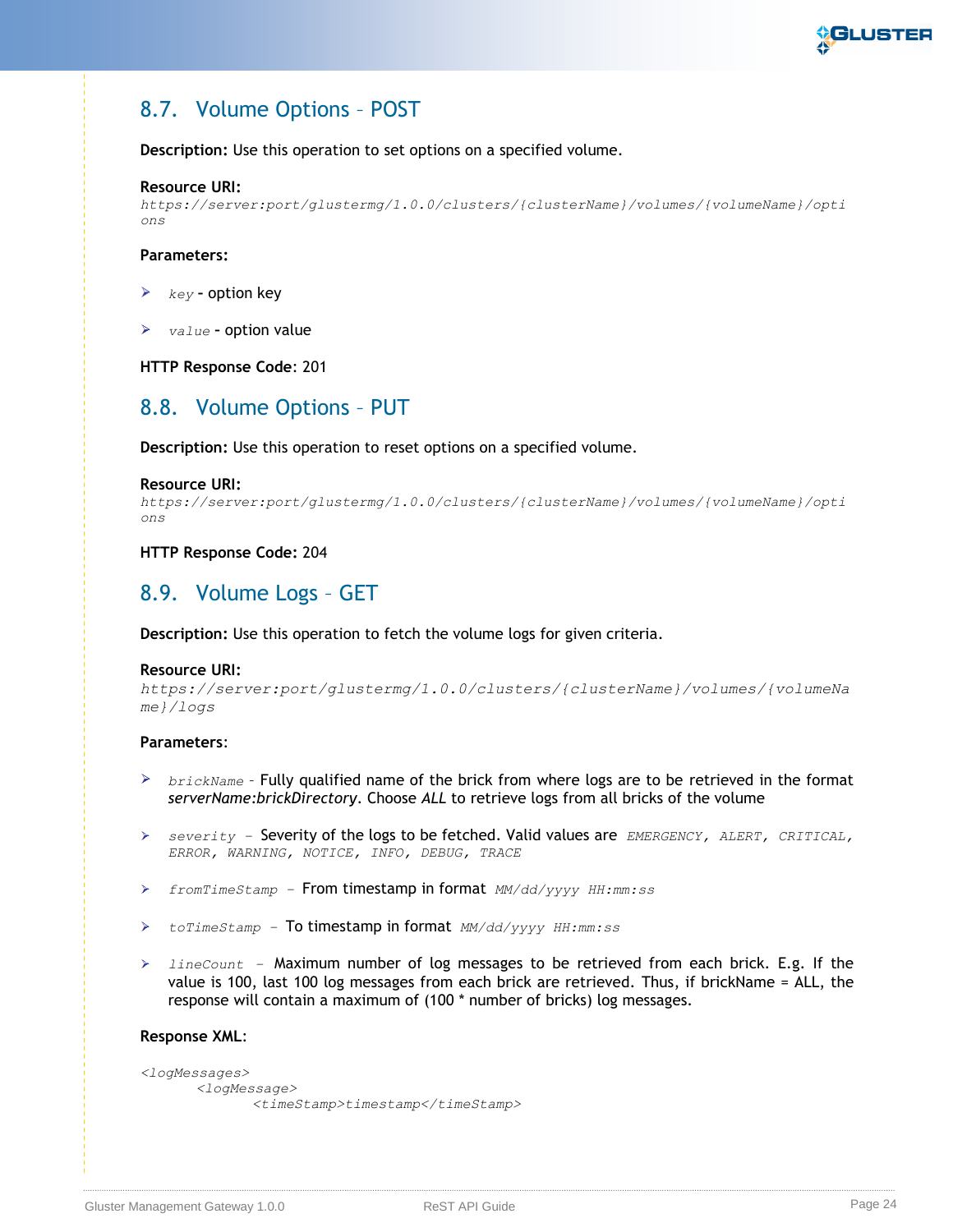

```
<brick>serverName:brickDirectory</brick>
      <severity>severity</severity>
      <message>logMessage</message>
</logMessage>
```
#### *... </logMessages>*

**HTTP Response Code**: 200

# <span id="page-24-0"></span>8.10. Volume Logs Download – GET

**Description:** Use this operation to download log files of all bricks of the volume in a compressed format.

### **Resource URI:**

*https://server:port/glustermg/1.0.0/clusters/{clusterName}/volumes/{volumeName}/logs /download*

### **Response XML**:

*.tar.gz* of log files from all bricks of the volume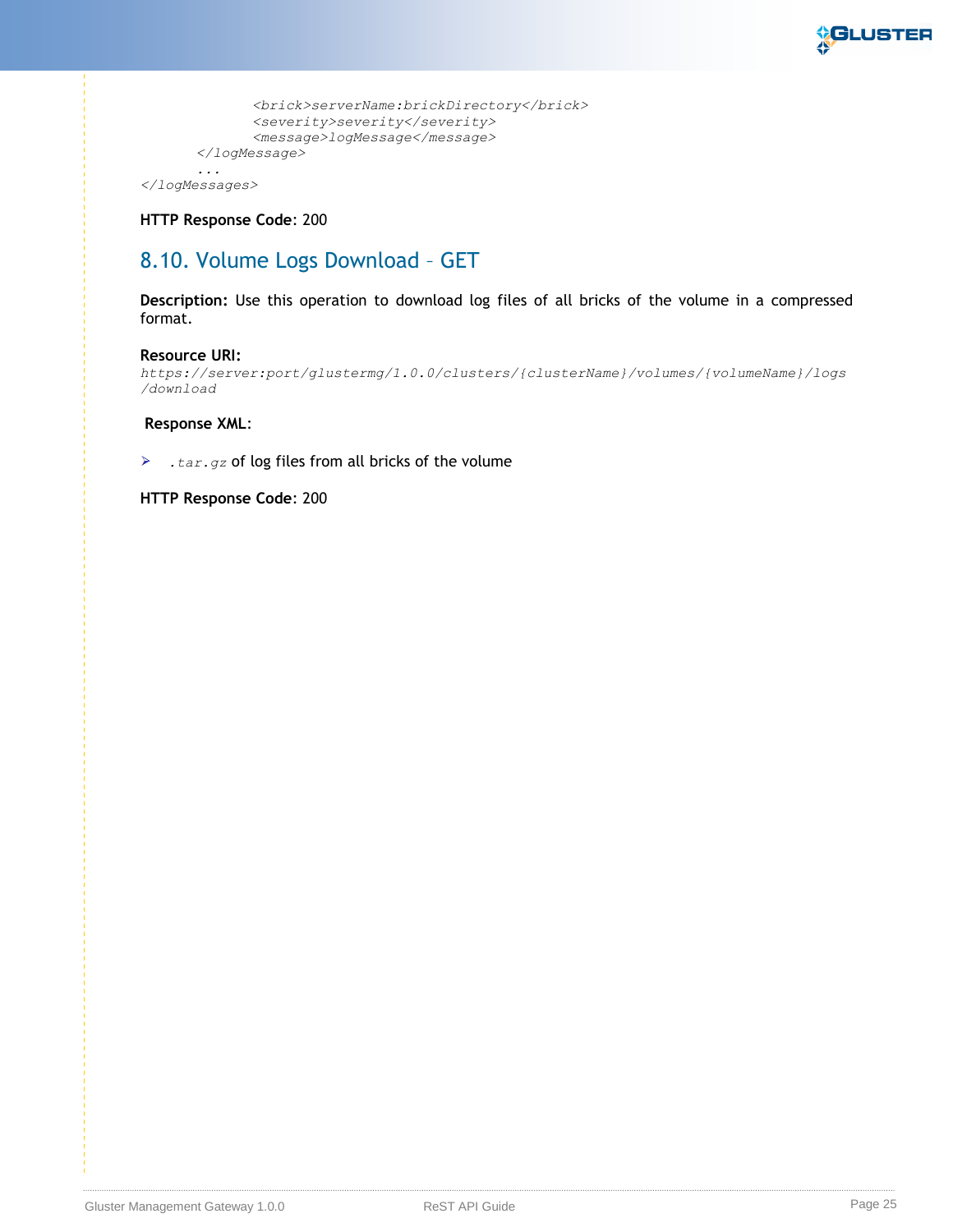

# <span id="page-25-0"></span>**9.API Operations for Bricks**

This section describes the brick operations of the Gluster Management Gateway API.

- ➤ [Bricks](#page-25-1) – POST
- ⋗ [Brick](#page-25-2) – PUT
- Brick [DELETE](#page-26-0)  $\blacktriangleright$

### <span id="page-25-1"></span>9.1. Bricks – POST

**Description:** Use this operation to add bricks to the volume.

#### **Resource URI:**

```
https://server:port/glustermg/1.0.0/clusters/{clusterName}/volumes/{volumeName}/bric
ks
```
### **Parameters**:

*bricks -* comma separated list of bricks; such as *srvr1:dir1*, *srvr2:dir2*, *srvr3:dir3*

### **HTTP Response Code:** 201

### <span id="page-25-2"></span>9.2. Brick – PUT

**Description:** Use this operation to migrate a volume brick to a new one.

#### **Resource URI:**

```
https://server:port/glustermg/1.0.0/clusters/{clusterName}/volumes/{volumeName}/bric
ks
```
### **Parameters**:

- *operation* migrate-start/migrate-pause/migrate-abort/migrate-commit
- *source* source brick that you want to migrate (*server:brickDirectory*)
- *target* destination brick (*server:brickDirectory*)
- *force* values = true/false; optional false by default; indicates if force option is to be used with the operation.
- *autoCommit* = true/false; optional; false by default; applicable only when operation=migrate– start

### **HTTP Response Code**:

 $\geq$  202 - in case of long running operation; such as migrate-start

**Note:** In case of migrate-start, the URI of newly created brick migration *Task* will be returned in the HTTP header "location"

 $\geq$  204 - for other operations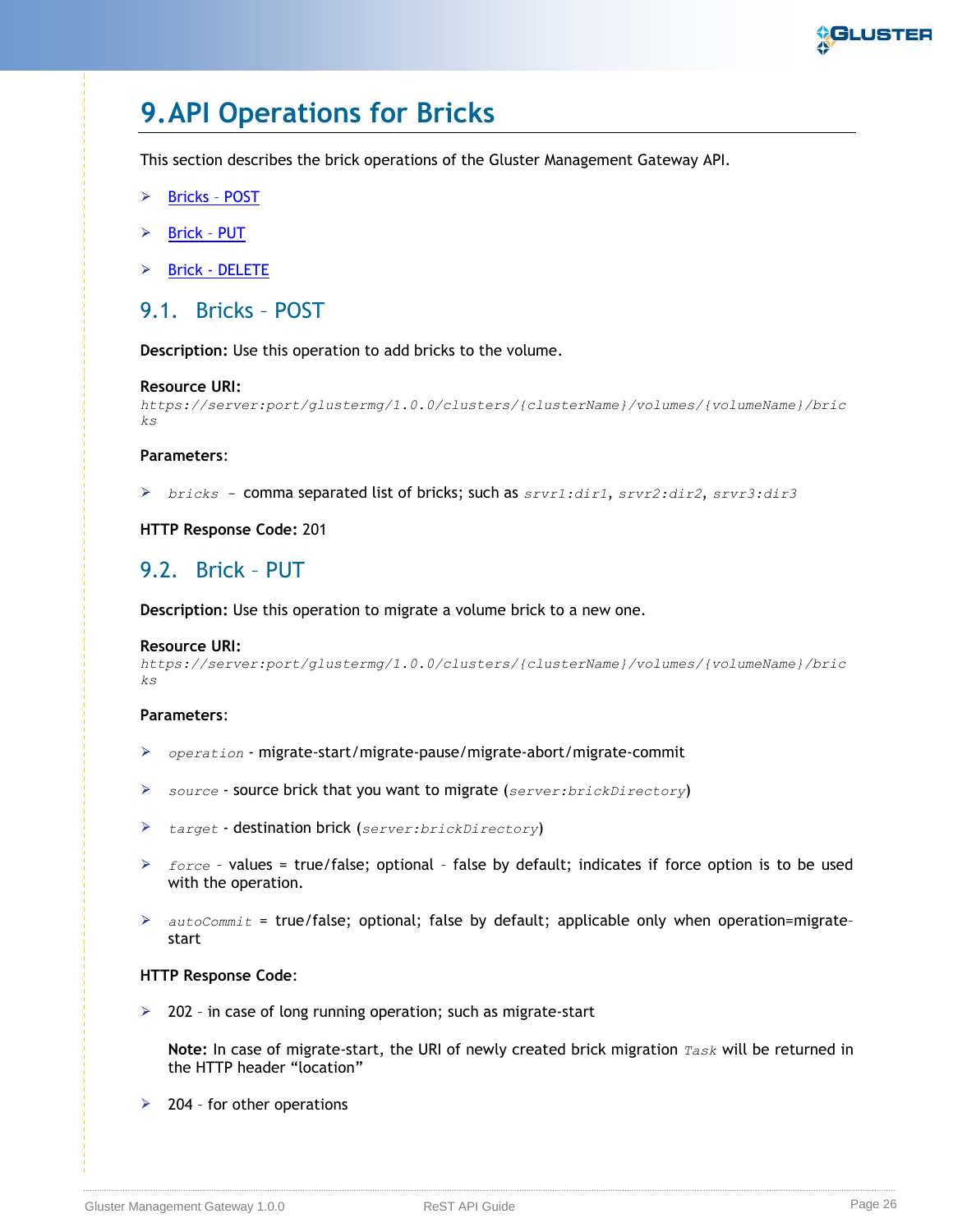

# <span id="page-26-0"></span>9.3. Brick - DELETE

**Description**: Use this operation to remove brick(s) from a volume by issuing a DELETE request to its URI.

### **Resource URI:**

*https://server:port/glustermg/1.0.0/clusters/{clusterName}/volumes/{volumeName}/bric ks*

### **Parameters**:

- *bricks -* comma separated list of bricks; such as *srvr1:dir1*, *srvr2:dir2*, *srvr3:dir3*
- *deleteData* value = true/false; optional; false by default.

**Note:** If you set the parameter to *true,* it will physically delete all data of the brick. It can impact performance of the system while the deletion is in progress, and hence must be used with caution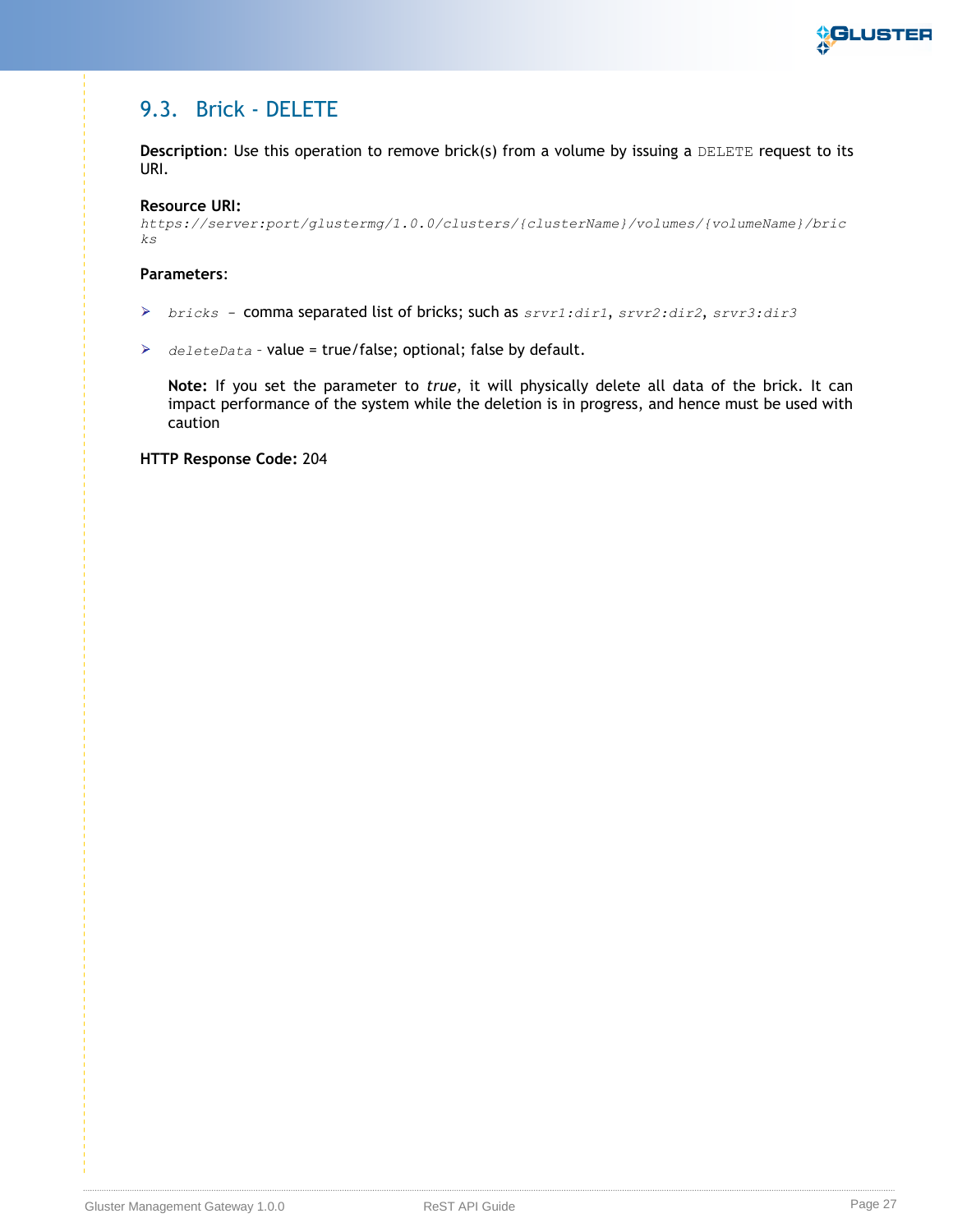

# <span id="page-27-0"></span>**10. API Operations for Tasks**

This section describes tasks operations of the Gluster Management Gateway API.

- [Tasks](#page-27-1)  GET ➤
- [Task](#page-27-2)  GET ⋗
- $\blacktriangleright$ [Task](#page-28-0) – PUT
- Task [DELETE](#page-28-1) ⋗

### <span id="page-27-1"></span>**10.1.**Tasks – GET

**Description:** Use this operation to get a list of all tasks running in the cluster.

**Resource URI:** *https://server:port/glustermg/1.0.0/clusters/{clusterName}/tasks*

**Response XML:**

```
<tasks> 
      <task>
              <id>taskId</id> 
             <type>taskType</type>
             <reference>referenceEntityName</reference> 
             <description>taskDescription</description> 
             <pauseSupported>true/false</pauseSupported>
             <stopSupported>true/false</stopSupported>
             <commitSupported>false</commitSupported>
             <status> 
                    <code>statusCode</code>
                    <message>statusMessage</message>
                    <percentageSupported>true/false</percentageSupported>
                    <percentCompleted>%completed</percentCompleted>
               </status> 
      </task>
       …
```

```
</tasks>
```
**HTTP Response Code:** 200

### <span id="page-27-2"></span>10.2. Task – GET

**Description:** Use this operation to get the details of a specified task.

**Resource URI:** *https://server:port/glustermg/1.0.0/clusters/{clusterName}/tasks/{id}*

### **Response XML**:

```
<task>
      <id>taskId<id>
      <type>taskType</type> 
      <reference>referenceEntityName</reference> 
      <description>taskDescription</description>
      <pauseSupported>true/false</pauseSupported>
      <stopSupported>true/false</stopSupported>
```